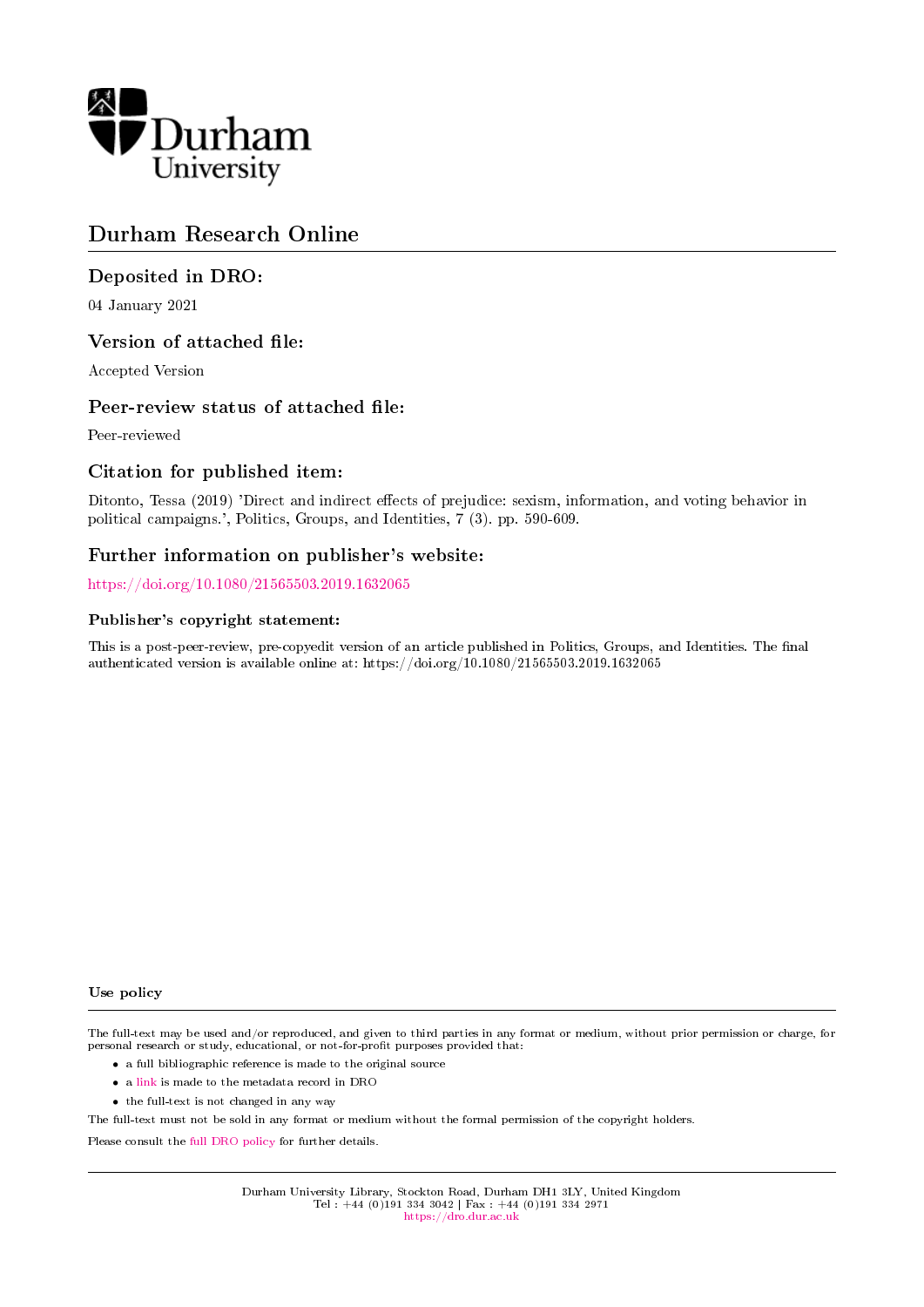#### **Direct and Indirect Effects of Prejudice: Sexism, Information, and Voting Behavior in Political Campaigns**

In 2016, Hillary Clinton began her  $2<sup>nd</sup>$  bid for the Democratic presidential nomination and, ultimately, became the first woman to run for president as the nominee from a major political party. While this is an historic step in women's political representation, many have claimed that Clinton's treatment by the media, opponents and some voters has demonstrated the extent to which misogyny and gender-based prejudice still exist in American politics. From pundits criticizing her tone of voice and whether she smiles enough, to blatantly sexist paraphernalia being sold at opponent Donald Trump's campaign events (buttons displaying the phrase "Trump that Bitch," for example), the primary and general elections of 2016 have brought discussions of gender, prejudice, and politics center-stage.

While many observers of the 2016 election have found myriad examples of sexism in the current election cycle, and the communications literature has uncovered evidence of lingering sexism in media coverage of women candidates (e.g., Carlin and Winfrey 2009; Kahn 1992; Heldman, Carroll and Olson 2005) the political science literature has found little evidence that gender-based prejudice held by voters affects female candidates negatively at the polls. Much evidence supports the adage "when women run, women win," suggesting that women are just as likely to win their races as are men. Because of this, many gender scholars have largely discounted overt bias as an obstacle to women's election to office (e.g. Burrell 1994, Seltzer, Newman and Leighton 1997, Darcy, et al 1997, Woods 2000, Dolan 2004).

However, it is my contention that sexism can still matter for women candidates. The fact that women tend to win their races as often as men do in the aggregate does not necessarily mean that gender based prejudice is inconsequential in individual elections or for certain groups of voters. A handful of studies have considered the effects of individual-level acceptance of sexist beliefs on voting behavior, and have come up with mixed results. Swim, et al 1995 and Mo 2015, for example, do find effects of sexism on political behavior, while Dwyer, Stevens, Sullivan, and Allen 2009 do not. These studies aside, we still know relatively little about how gender-based prejudice might function at the individual level, especially when compared to the extensive literature that exists on gender-based stereotypes. Because stereotypes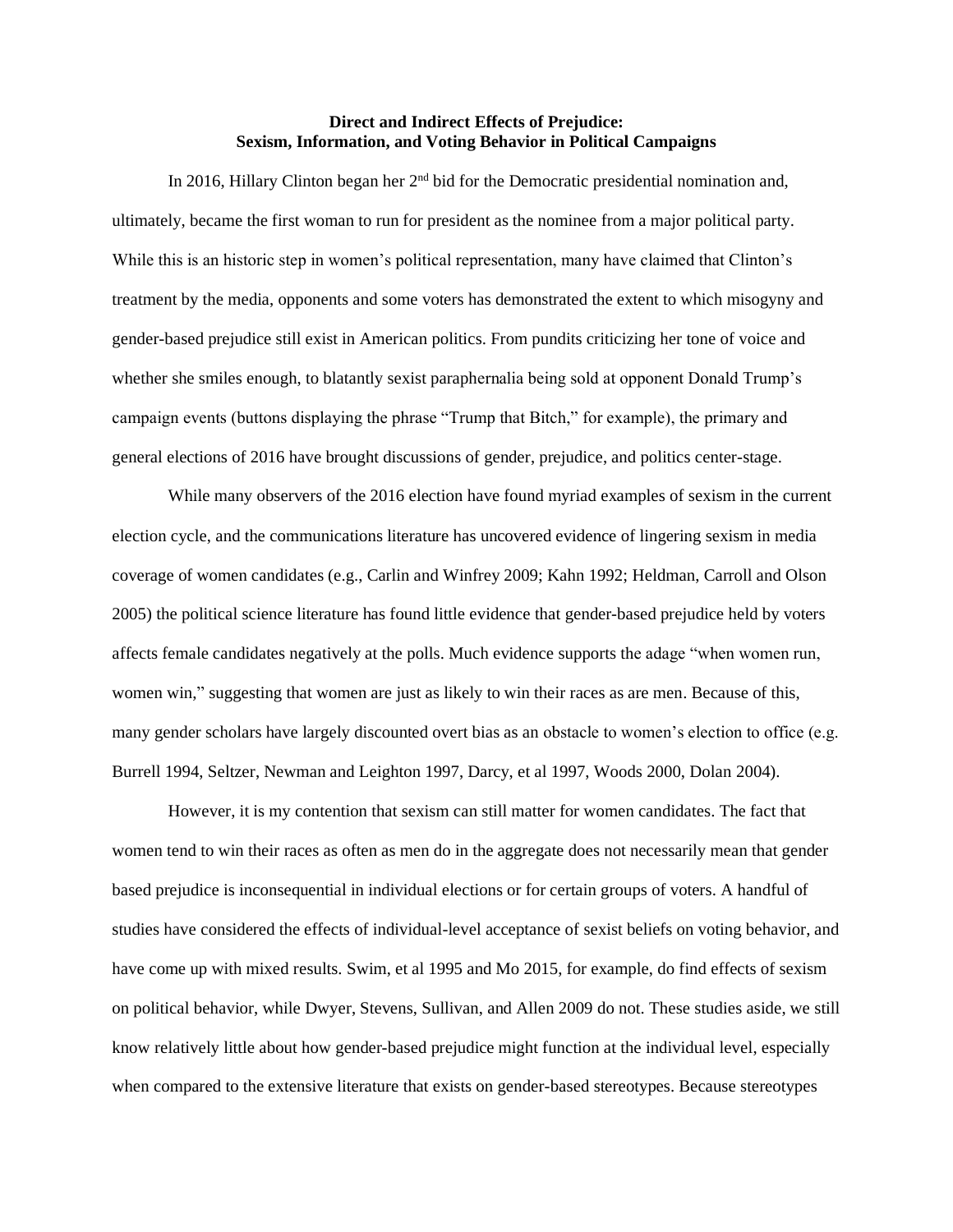and prejudice are distinct, yet related constructs (Devine 1989), and gender stereotypes have been found to influence voting behavior in myriad ways, there is likely still much to learn about the role of sexism, as well.

Much of the work on gender-based stereotypes has relied on experimental methods (e.g. Huddy and Terkildsen 1993,; Lodge, McGraw, and Stroh, 1989; Riggle and Johnson, 1996; Huang, 2000; Huang and Price, 2001), and a large amount of recent work has found the effects of stereotypes to be contingent on a number of factors, such as the policy issues emphasized during an election (Holman, Merolla and Zechmeister 2011), the nature of the political ads used (Bauer 2015), and the information available about the candidates (Ditonto 2016). There is also evidence that stereotypes may have indirect effects on vote choice through other variables such as information search during a campaign (Ditonto, Hamilton and Redlawsk 2014). It is possible, then, that a similar approach to the study of gender-based prejudice may also uncover subtle or indirect effects of sexism on vote choice and/or candidate appraisals.

In particular, the role of information and learning during a campaign may be an important addition to our understanding of how sexism affects candidate evaluations and voting behavior. This is especially true if we are interested in understanding the role of gender in elections with high-information environments like those for the presidency. High-level elections in the real world take place over many months and often include far more information than most voters can process, as well as far more information than most survey experiments tend to simulate. We know little about how voters' beliefs regarding candidate gender function over time, and in relation to other elements of a major campaign. It is important to understand how and when gender matters as a variable in isolation, but it is equally important to examine how its role may change when other campaign-related factors are taken into account.

In this analysis, I look for both direct and indirect effects of sexism on voting behavior. I first look for direct effects of gender-based prejudice on vote choice in a presidential race, attitudes toward candidates in the race, and the "quality" of a person's vote decision (i.e. correct voting; Lau and Redlawsk 1997). Adding to the studies that have found sexism to influence voting behavior, I find direct effects of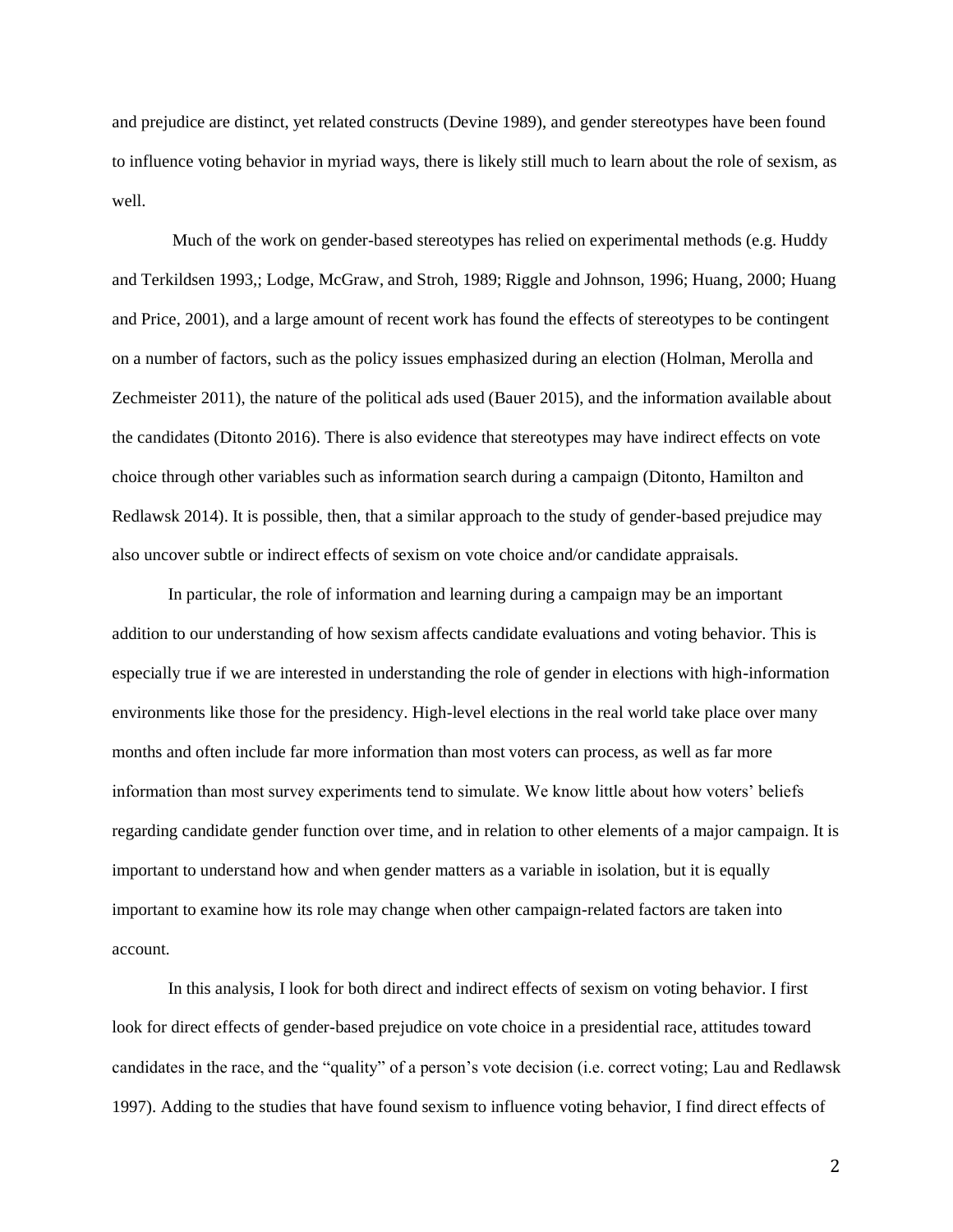prejudice on all of my dependent variables. I then test for indirect effects of prejudice on these variables via the amount of information that voters choose to access about women candidates and find that information search partially mediates the relationship between sexism and candidate evaluation, and completely mediates the relationship between sexism and vote choice by causing subjects who are high in prejudice to search for less information about female candidates. Further, for vote choice, higher information search seems to mitigate some of the effects of prejudice. All together, my results suggest that sexism leads subjects to treat women candidates differently in a number of ways, and that information acquisition is an important part of the story.

#### **Gender Cues and Voting Behavior**

It is well known that ascriptive identities like gender are often incorporated into voters' political judgments and decisions. Characteristics like gender can provide cues about politically salient attributes, and a rich literature studying the content and effects of gender-based stereotypes has grown over the last several decades. Political psychologists have shown that these types of group memberships are powerful heuristics, or "information shortcuts" that allow voters to infer a host of information from easily-observed cues. These "appearance heuristics" are among the most widely used in all aspects of life, and politics is no exception (Lau and Redlawsk 2001). Female candidates are perceived, for example, as more empathetic and less decisive than men, while men are seen as more assertive and rational than women. Women political contenders are also perceived as more trustworthy, honest, and compassionate than their male counterparts (Huddy and Terkildsen 1993; Kahn 1996). At the same time, though, they are perceived as less competent and experienced, less able to handle to the emotional demands of high office, and lacking in masculine traits like "toughness" (Carroll and Dittmar 2010). Because of these trait perceptions, voters also believe that men and women have different policy strengths: women are perceived as better able to handle "compassion" issues like education, healthcare, childcare, and poverty, while men are more adept at "masculine" issues, such as the military, terrorism, and crime (Cook, Thomas and Wilcox 1994; Dolan 2004; Rosenwasser and Seale 1988). Women candidates are similarly stereotyped as more liberal than their male counterparts (Alexander and Andersen 1993; Koch 2000).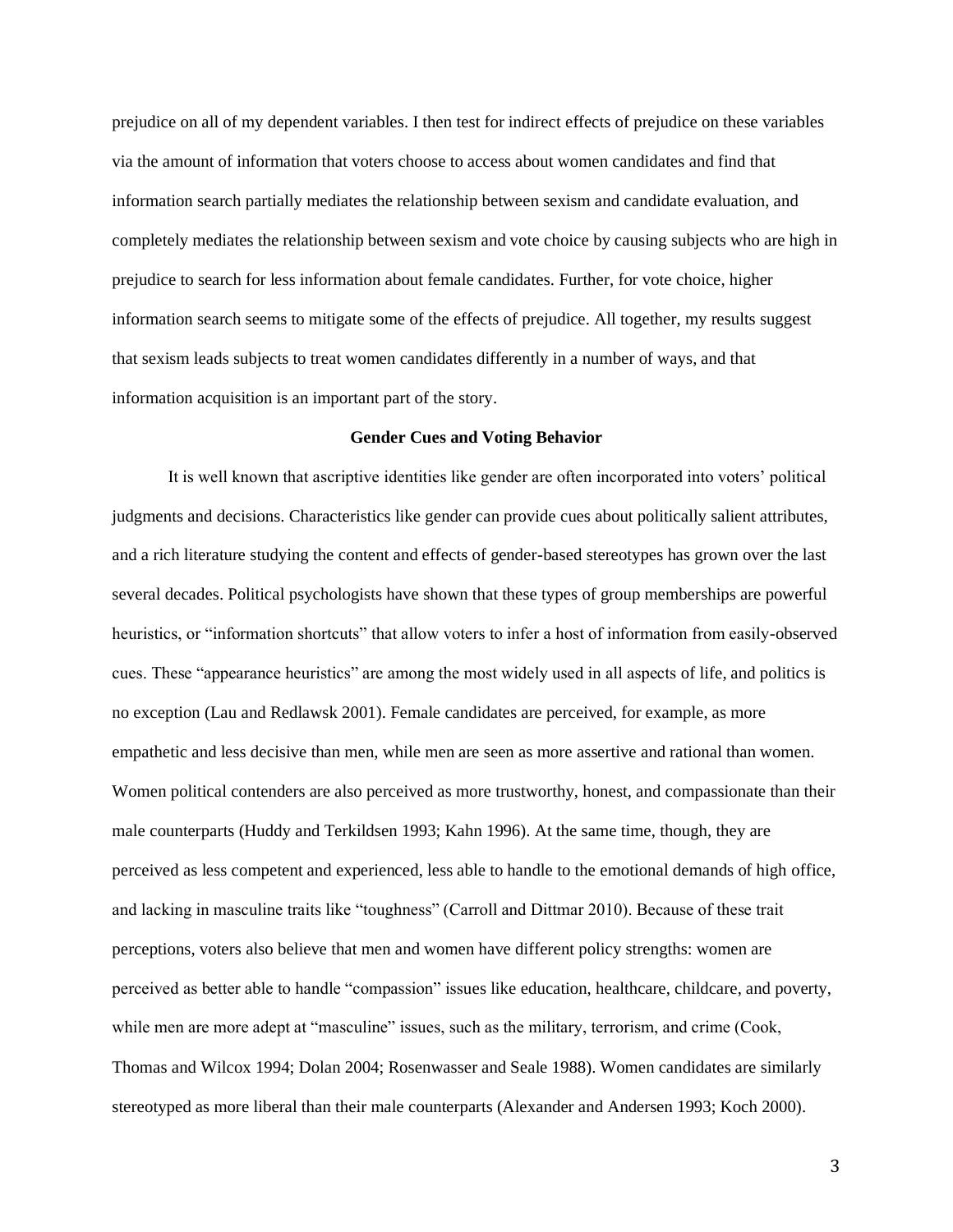Despite the large amount of evidence that stereotypes are applied to women candidates, more recent work has cast some doubt on their continued influence on voting behavior, finding other variables such as party identification to be far more important (Brooks 2013, Dolan 2014, Hayes 2011). Other recent studies provide evidence for a more nuanced or conditional role for gender-based stereotypes, and suggest that they may matter in some contexts, such as in low-information elections (Matson and Fine 2006), when stereotypes are activated via campaign advertisements (Bauer 2015a), when national security, the military and terrorism are high priorities on the national agenda (Dolan 2004; Lawless 2004; Holman et al 2011), and when considering certain kinds of voters (Bauer 2015b), but not in others. There is also evidence that partisanship can affect whether and how gender-based stereotypes matter (Sanbonmatsu and Dolan 2009; Schneider and Bos 2016; Huddy and Capelos 2002) and that women candidates may be stereotyped based on their status as women candidates per se, rather than as women more generally (Schneider and Bos 2014a).

While the research on gender-based stereotypes has been extensive, the same cannot be said of gender-based prejudice. While the two concepts are related, they are distinct cognitive structures (e.g. Devine 1989). Stereotypes are generally considered to be beliefs about the traits or attributes of a particular social group and its members, while prejudice is conceptualized as a negative attitude applied to members of that group (e.g. Bar-Tal, Graumann, Kruglanski, and Stroebe 2013). The exact nature of the relationship between stereotypes and prejudice is still a subject of debate (Bar-Tal, et al 2013). Some work suggests that prejudicial attitudes naturally follow the categorization process inherent in stereotyping (Ajzen and Fishbein 1980; Fishbein and Ajzen 1975), while others have found evidence that prejudice can lead individuals to alter the content of group stereotypes to fit with those negative attitudes (Heider 1958; Rosenberg 1960), and still others have found that there does not necessarily have to be a relationship between the two at all (Brigham 1971). Whatever the exact nature of the relationship between stereotypes and prejudice, studying stereotypes exclusively is insufficient if we are to better understand the full range of the ways that a candidate's gender may matter to voters.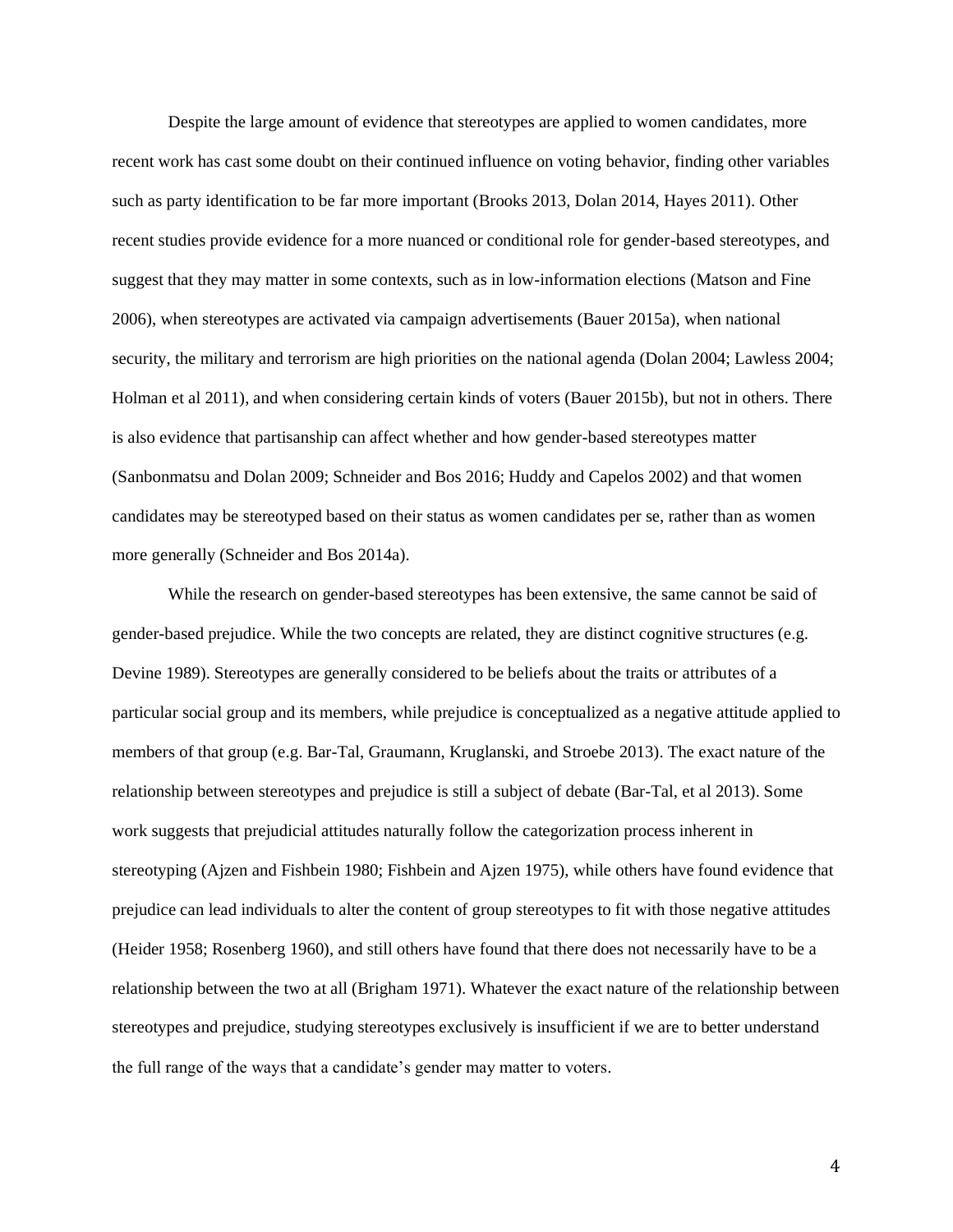To the extent that prejudice, per se, has been considered in the gender and politics literature, it has largely been discounted as a major consideration for women candidates. Studies of aggregate voting patterns for women candidates have found that women tend to do just as well as men when they run (Burrell 1994, Seltzer, Newman and Leighton 1997, Darcy, et al 1997, Woods 2000, Dolan 2004; Carroll 1994; Fox 2000; Lawless and Pearson 2008), which has led many to assume that bias must not be impeding women's chances at the polls. On the other hand, both men and women demonstrate a "baseline gender preference" for candidates of their own sex (Sanbonmatsu 2002) and women are more likely than men to express the opinion that the country would be better-governed if more women were in office (Dolan 2008). Further, women were slightly more likely to support Hillary Clinton in 2008 than were men (Huddy and Carey 2009). Other scholars have found evidence of barriers to election that seem particular to women candidates, such as a greater likelihood to be challenged and a larger numbers of opponents than men in primary elections (Palmer and Simon 2006; Lawless and Pearson 2008), as well as generally higher-quality opponents in those elections (Milyo and Schosberg 2000). Further, female candidates have to work harder to raise money (Jenkins 2007) and are less likely to be recruited by party leaders (Sanbonmatsu 2006). Further, women candidates for Congress tend to have more experience than male candidates (Pearson and McGhee 2013) and female legislators are more successful once in office than are men (Anzia and Berry 2011), both of which suggest that female candidates have to be "better" in some sense than men in order to be elected. There is no direct evidence, however, that these gender differences are necessarily the result of prejudice and may very well be the result of some other phenomenon, such as in-group affinity instead.

To my knowledge, only a handful of studies have attempted to directly gauge individual-level prejudice and its effects on a person's voting behavior, though psychologists have examined the effects of sexism on other kinds of attitudes and behaviors, such as negative attitudes toward feminism (Swim and Cohen 1997), hiring practices (Tougas, et al 1995), perceptions of sexual harassment (Swim and Cohen 1997) and discrimination (Cameron 2001), career outcomes (Watkins, et al 2006), anxiety levels in social situations (Barreto and Ellemers 2005), and use of sexist language (Swim, Mallett and Stangor 2004).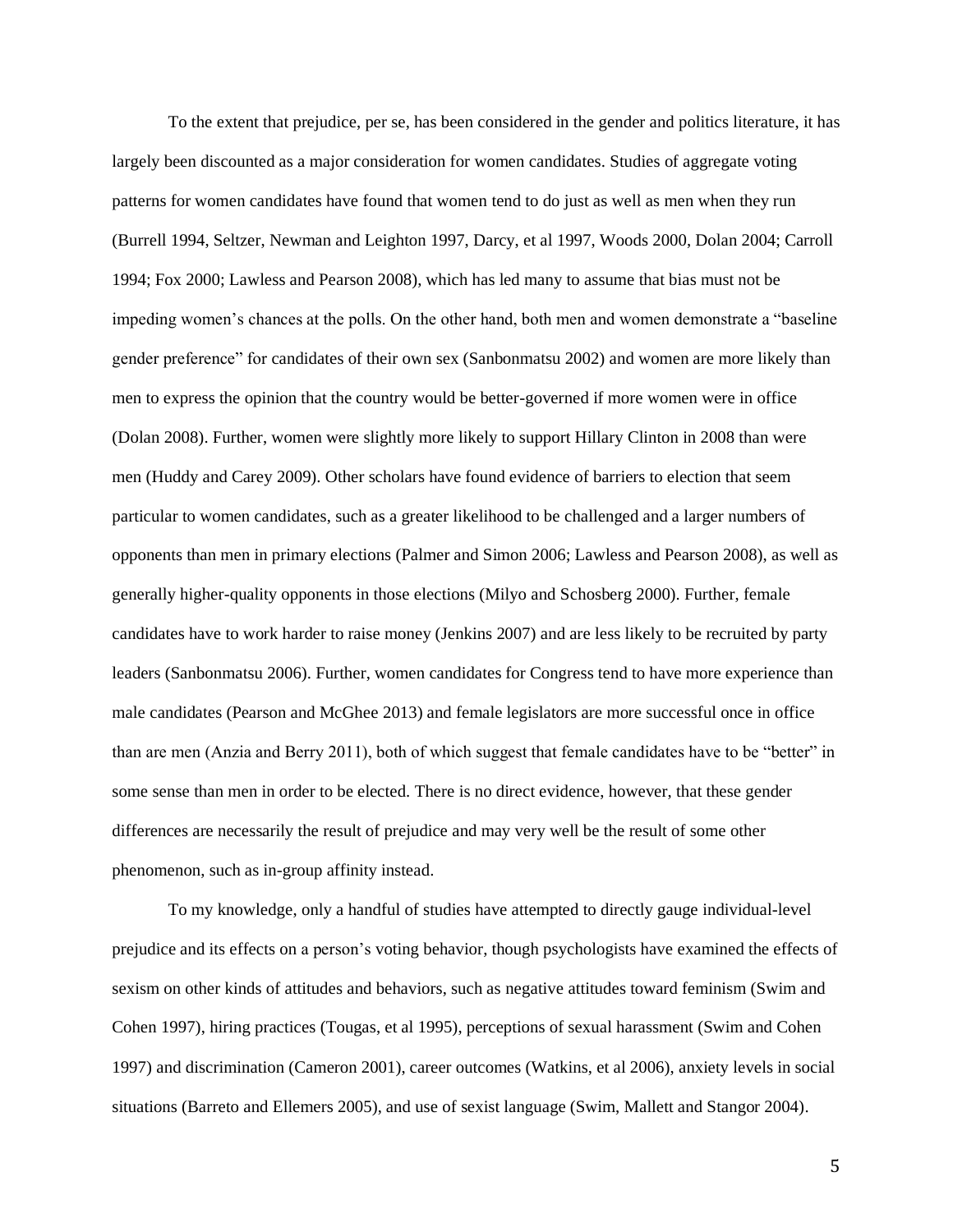These studies utilize sexism scales, each of which measures gender-based prejudice in a slightly different way. The original measure was the Attitudes Toward Women Scale (AWS), which attempts to determine the extent to which respondents endorse traditional gender roles (Spence and Helmreich 1972). Over time, there has been a steep decline in the number of people who express such blatantly sexist attitudes, however (e.g. Swim, et al 1995), so psychologists have constructed subtler measures of sexism, largely modeled after the "new racism" literature, which posits that racist attitudes still exist but are more difficult to tap into because of social desirability factors and a general norm of egalitarianism that has caused the nature of racism to become more insidious (e.g. "symbolic racism" [Sears 1988] and "aversive racism" [Gaertner and Dovidio 1986]). Several scholars contend that a similar evolution has taken place with regard to sexism—that it is subtler in the modern context and therefore more difficult to measure. The Modern Sexism Scale (Swim, et al 1995), for example, posits that contemporary gender-based prejudice takes the form of "the denial of continued discrimination, antagonism toward women's demands, and lack of support for policies designed to help women" (Swim, et al 1995, p. 199), and while the Neo-Sexism Scale (Tougas et al 1995) and the Ambivalent Sexism Inventory (Glick and Fiske 2001) differ slightly, they also contend that the nature of sexism is more nuanced now than it once was.

Though the development of these "new" sexism scales has largely mirrored those from the new racism literature (which are common in political science), they have not been applied to the study of voting behavior in the same way. In their original 1995 piece, Swim, et al found that a respondent's score on the Modern Sexism Scale predicted attitudes in a number of domains, including willingness to vote for a female Senate candidate. On the other hand, Dwyer, et al (2009) find that a survey respondent's score on the Modern Sexism Scale did not affect attitudes toward Sarah Palin in the 2008 presidential election. Finally, Mo (2015), using a self-created index of explicit attitudes toward women and the IAT finds that both implicit and explicit prejudice against women predict the likelihood of voting for a female candidate.<sup>1</sup>

<sup>&</sup>lt;sup>1</sup> It is also important to note the recent developments in studies of implicit prejudice using tests such as the Implicit Attitudes Test (IAT; Greenwald, McGhee and Schwartz 1998) which have found evidence of implicit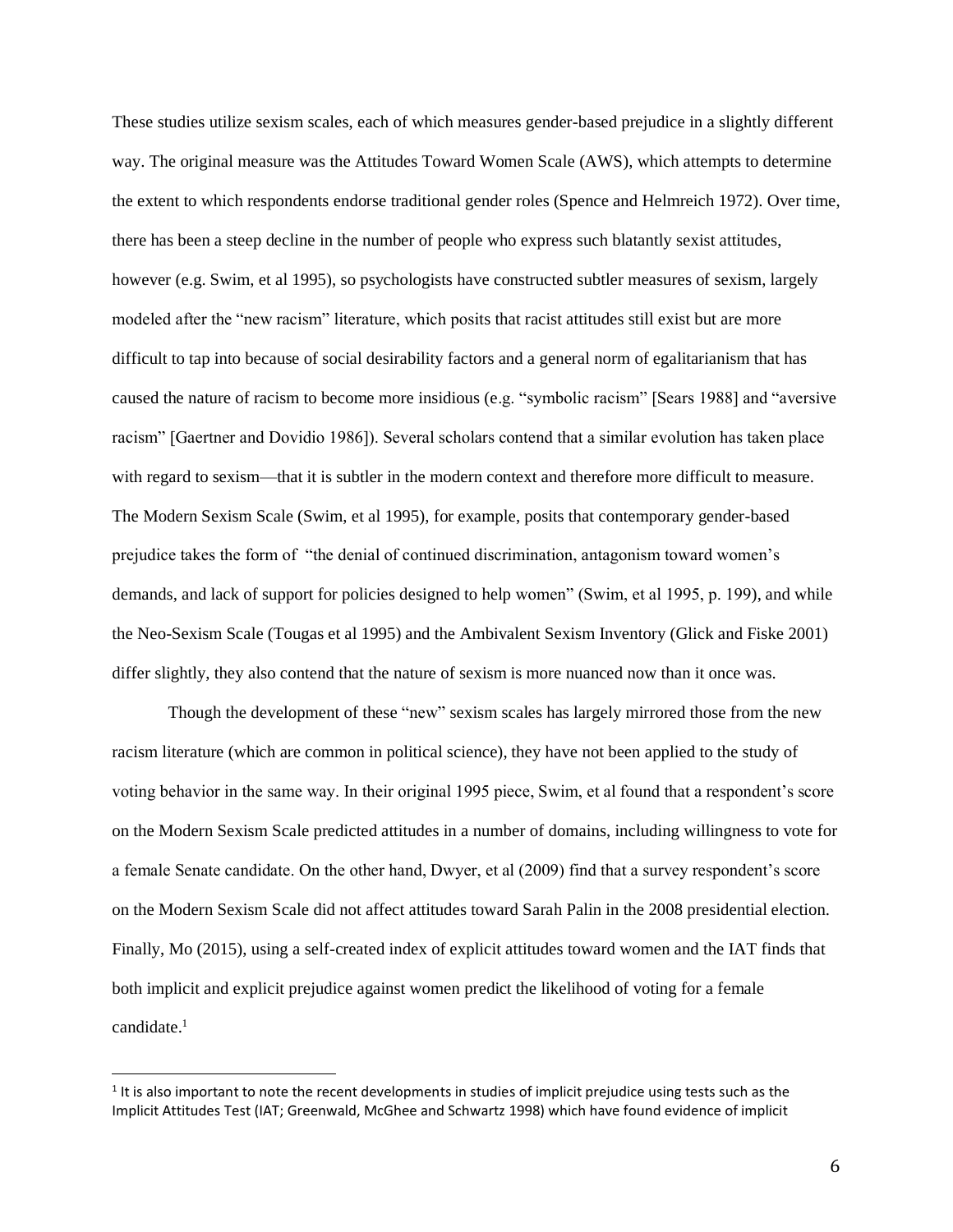Because the literature on sexism and voting is limited and conflicting, and the current political context is seemingly so rife with examples of gender-based prejudice, it is an area that seems worthy of further consideration. Further, it is possible that a systematic examination of the information sought out by voters in a campaign environment will shed light on previously unseen ways that sexism may matter in voting behavior.

#### **Information Processing and Candidate Gender**

Studying gender-based prejudice via an information processing perspective (Lau and Redlawsk 2006) may further our understanding of if, how, and when gender-based prejudice factor into a voter's behavior during a campaign and election. Voter decision-making is a process, with candidate evaluations and vote choice as only the last in a series of steps that voters must progress through as they experience a campaign and learn about the candidates in the race. According to an information processing paradigm, cues like gender probably influence voter decision-making at multiple stages of this process and may interact with voters' prejudices in different ways at various points.

While a candidate's gender may or may not influence vote choice and candidate appraisal directly, some evidence suggests that it can have an effect on what and how voters choose to learn about candidates, as well as how they react to ostensibly gender-neutral information. In particular, Ditonto, Hamilton, and Redlawsk (2013) found that subjects in an information processing study sought out more information about women candidates' competence and stances on compassion issues than they did for men candidates, and that these differential search patterns had consequences for subjects' ultimate vote choices. Further, Ditonto (2016) finds that women candidates are more vulnerable to information that casts doubt on their competence than are men, and seemingly less competent female candidates are both evaluated more negatively and less likely to win votes than less competent male candidates.

The information search and acquisition process, then, seems to have a more proximal relationship to final appraisals and vote decisions than subject level stereotypes and prejudices themselves, and it may

gender-based prejudice (e.g. Rudman, Greenwald and McGhee 2001; Rudman and Kliianski 2000) have also generally not been applied to studies of voting behavior (though Mo 2015 is obviously an exception).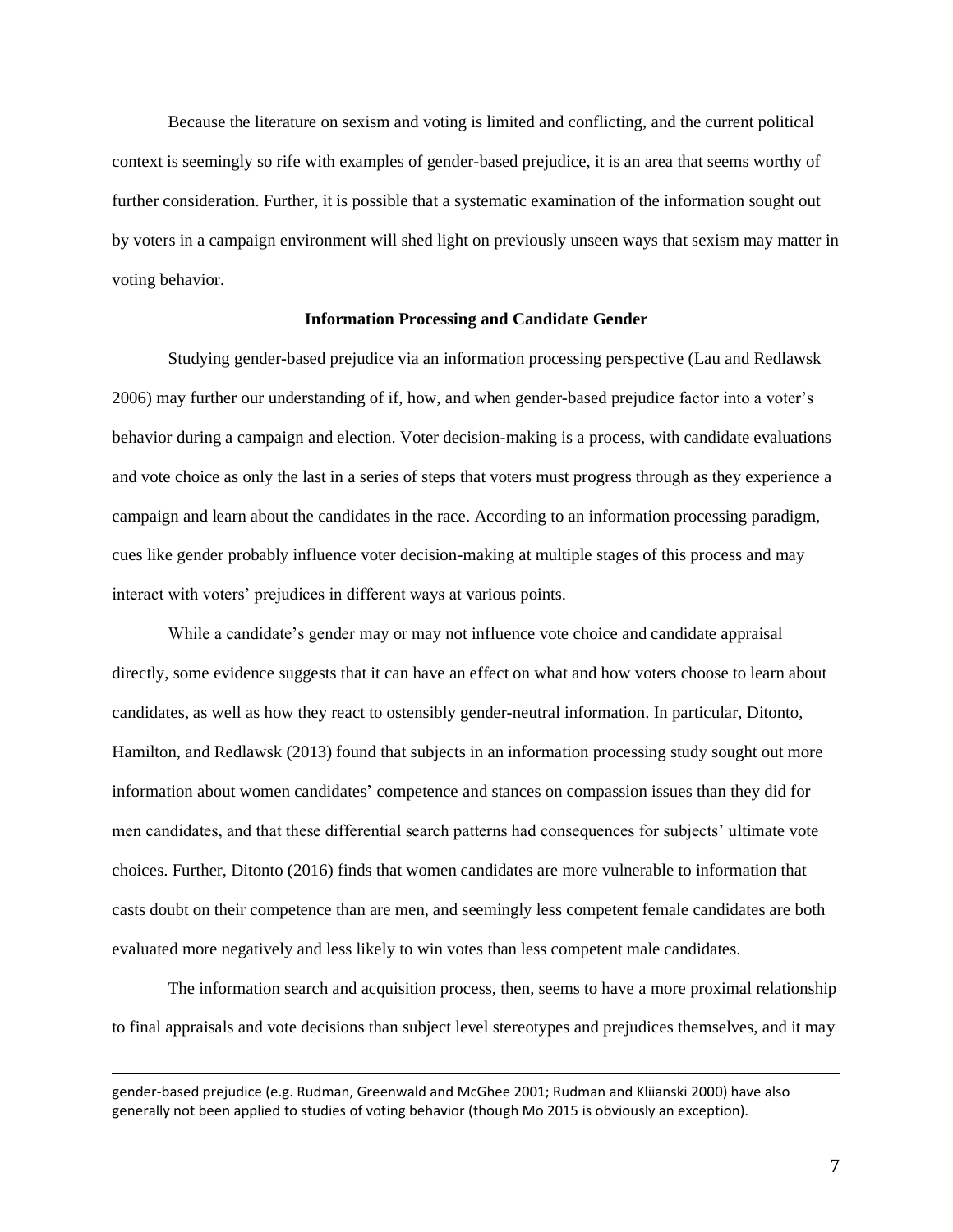be through this process that gender cues, and the prejudices they may invoke, are working. Gender-based stereotypes and prejudice are stored in long-term memory throughout a person's life, but information search and learning for a specific candidate must take place during a campaign, immediately before a vote choice is made. Also, information search does not require a direct statement from subjects regarding their attitudes toward a female candidate, like evaluation and vote choice measures. These types of traditional measures are subject to social desirability effects and subjects may answer dishonestly to avoid appearing prejudiced to researchers. Information search is less susceptible to self-monitoring, given the nature of the task that subjects must complete. Because of the nature of learning and campaigns, then, gender based prejudice may actually have an *indirect* effect on voting behavior through information search and acquisition patterns instead of, or along with, a direct relationship. Figure 1 displays this relationship.

#### [Figure 1 about here]

In order to explore these possibilities, this study will use a computer-based experiment utilizing the Dynamic Process Tracing Environment  $(DPTE)$ ,<sup>2</sup> which is a web-based computer program that allows researchers to mimic the constant flow of information in an actual campaign environment. We can then follow subjects' information search as the campaign progresses, tracking the content, sequence and amount of information accessed by subjects. In this way, DPTE provides a unique opportunity to examine the effects of cues like gender on political learning and decision-making. Most prior studies of gender on candidate evaluation and vote choice have not been able to treat voter decision-making as a process that occurs over time, but DPTE allows researchers to examine the relationships between candidate cues like gender, the prejudices they might trigger, candidate evaluation, and vote choice *through* information search.

#### **Hypotheses**

My analysis will examine both the direct and indirect effects of gender-based prejudice on candidate evaluation, vote choice, and correct voting for the female candidates in the study, essentially

<sup>2</sup> DPTE was developed by Richard Lau and David Redlawsk. The software can be accessed at [www.processtracing.org](http://www.processtracing.org/)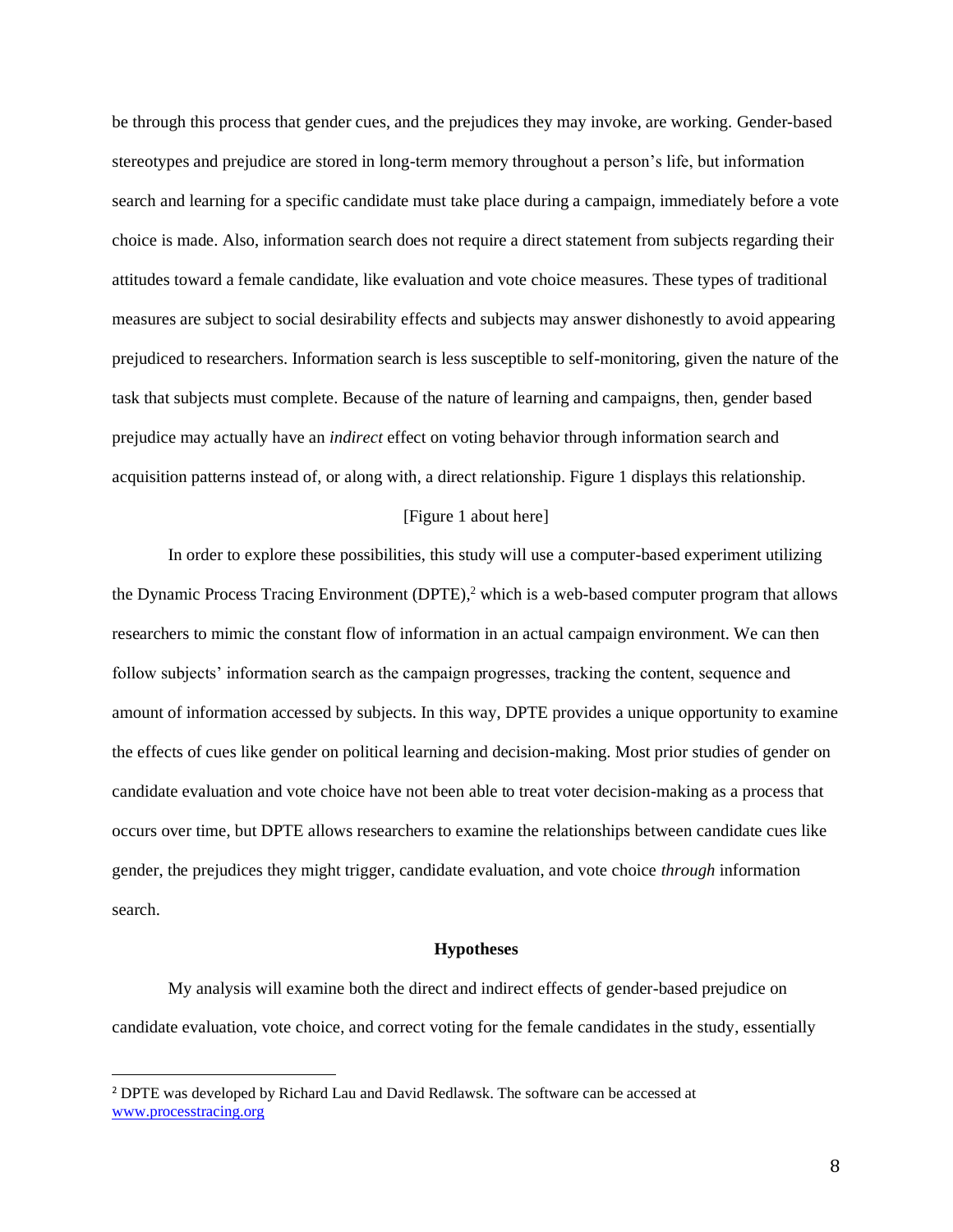testing whether information search mediates any relationship between sexism and these dependent variables.<sup>3</sup> In order to test for direct effects, the three dependent variables mentioned above will be regressed on a number of traditional individual-level predictors of vote choice. I will also test for direct effects of prejudice on the amount of information that subjects accessed for the women candidates. This measure of information search will then be added as a predictor to the models for vote choice, evaluation, and correct voting.

I expect that sexism will have a direct effect on information search, such that subjects scoring high in sexism will seek out less information about the female candidate than subjects with lower sexism scores. Further, I expect that any direct of effect of sexism on vote choice or feeling thermometer scores will ultimately be mediated by information search. In other words, sexism will be a negative and significant predictor of these variables, but adding information search to the model will either partially or completely "do the work" of sexism, rendering its direct effect smaller and potentially non-significant.

I expect similar patterns for correct voting, but expect stronger direct effects of sexism, even when information search is included in the model. Much like information search, correct voting is a measure of preference that is much less likely to be influenced by social desirability effects than are traditional measures of evaluation and vote choice. More details are given below, but correct voting compares a subject's expressed preferences in terms of policy, group endorsements, and personality traits to all of the candidates in the race and determines whether a subject voted for the candidate who most closely fits with those preferences. Researchers calculate subjects' correct candidate choices after the fact and do not need to rely on subjects' expressed attitudes toward candidates, so it is almost impossible for subjects to consciously influence this measure. For this reason, direct effects of sexism should be easier to identify. At the same time, information search should still play a role in determining whether a subject voted correctly, which will mean that, if prejudice does indeed affect information search, it will also have an indirect effect on correct voting.

<sup>&</sup>lt;sup>3</sup> Following the procedures set out by Baron and Kenny 1986, as well as Sobel 1982.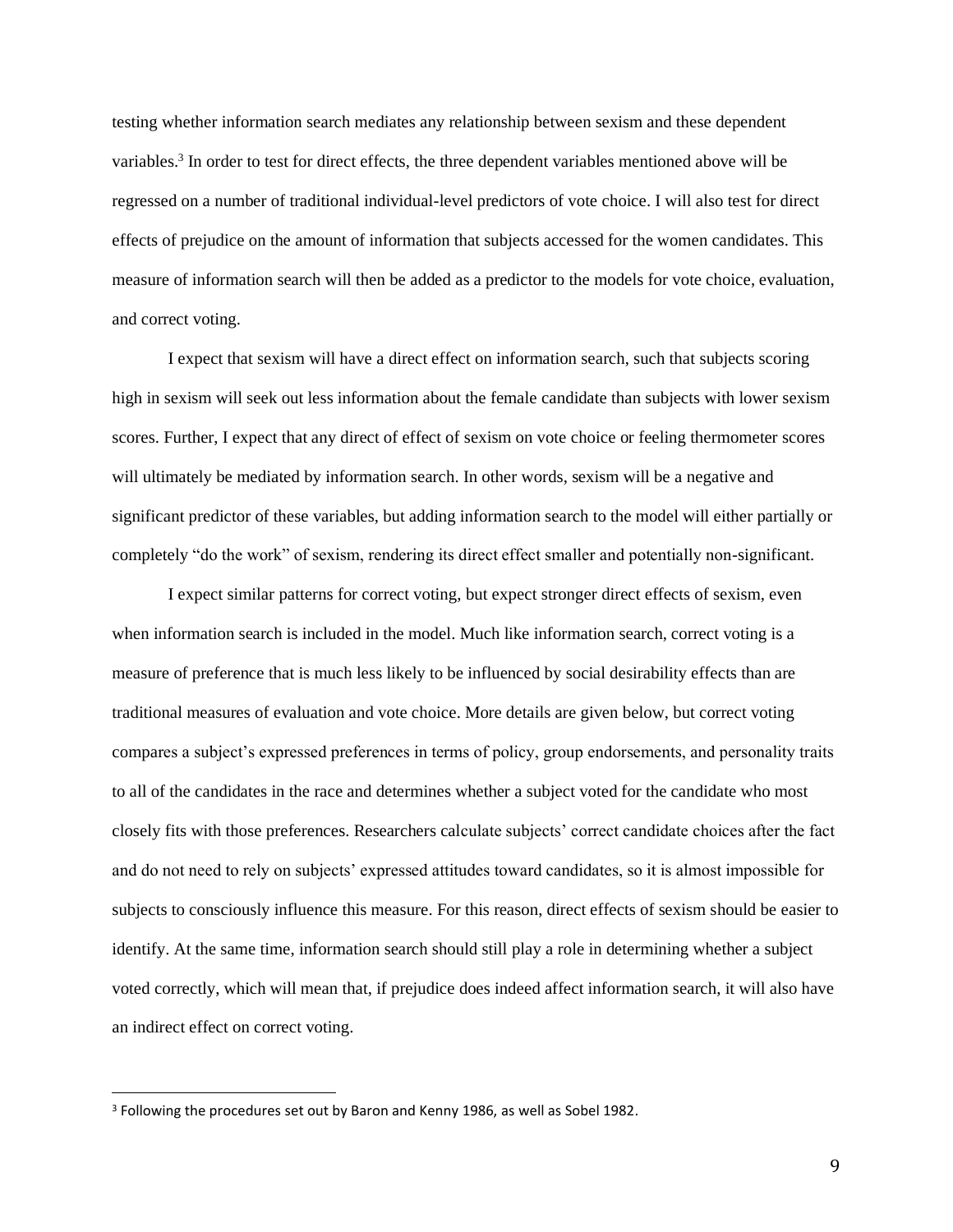#### **Method**

In order to examine the relationship between candidate gender, voter prejudice, and information acquisition, I conducted an analysis of voters' information search behavior during a simulated presidential campaign and election that took place in the spring of 2011. A non-student sample of 303 adult subjects was recruited in [redacted]. The average age of subjects was 39 and 68.5% of the sample was female. In terms of race and ethnicity, 69.5% was white, 11.5% black, 4.4% was Asian, and 11.9% identified as Latino. 46.8% identified as a Democrat, 19.3% as Republican, and 33.8% as independent.

DPTE experiments are designed to allow researchers to follow subjects' behavior as they search for and learn information during a simulated political campaign. This study consisted of both a Democratic and Republican primary campaign and election, as well as a general campaign and election in which a candidate ran from each of the major parties, though this study makes use of data from the primary election, only. Subjects first completed a questionnaire that asked them questions related to partisanship, ideology, political attitudes, political sophistication, participation, prejudice measures, and demographics. Subjects were then asked to register for one of the party's primaries,<sup>4</sup> though they saw information about candidates from both parties. The primary race lasted approximately 16 minutes.

During the campaigns, subjects saw scrolling boxes that contained different pieces of information related to one of the candidates in the race. Individual pieces of information scrolled down the subject's computer screen from top to bottom, each remaining available for a period of time (in this experiment, 12 seconds). As one piece of information (an "information box") moved off of the bottom of the screen, it was replaced by a new piece of information at the top of the screen. Each scrolling box had a label describing the information available in the box, should the subject decide to click on it (saying, for example, "Lou Baker's Stance on Crime"). Each information box also had a colored border indicating the party affiliation of the candidate to whom the information applied (red for Republicans, blue for Democrats). When an information box was selected by clicking on it, the information in the box filled up

<sup>4</sup> 204 subjects chose to vote in the Democratic primary, and 99 chose to vote in the Republican primary.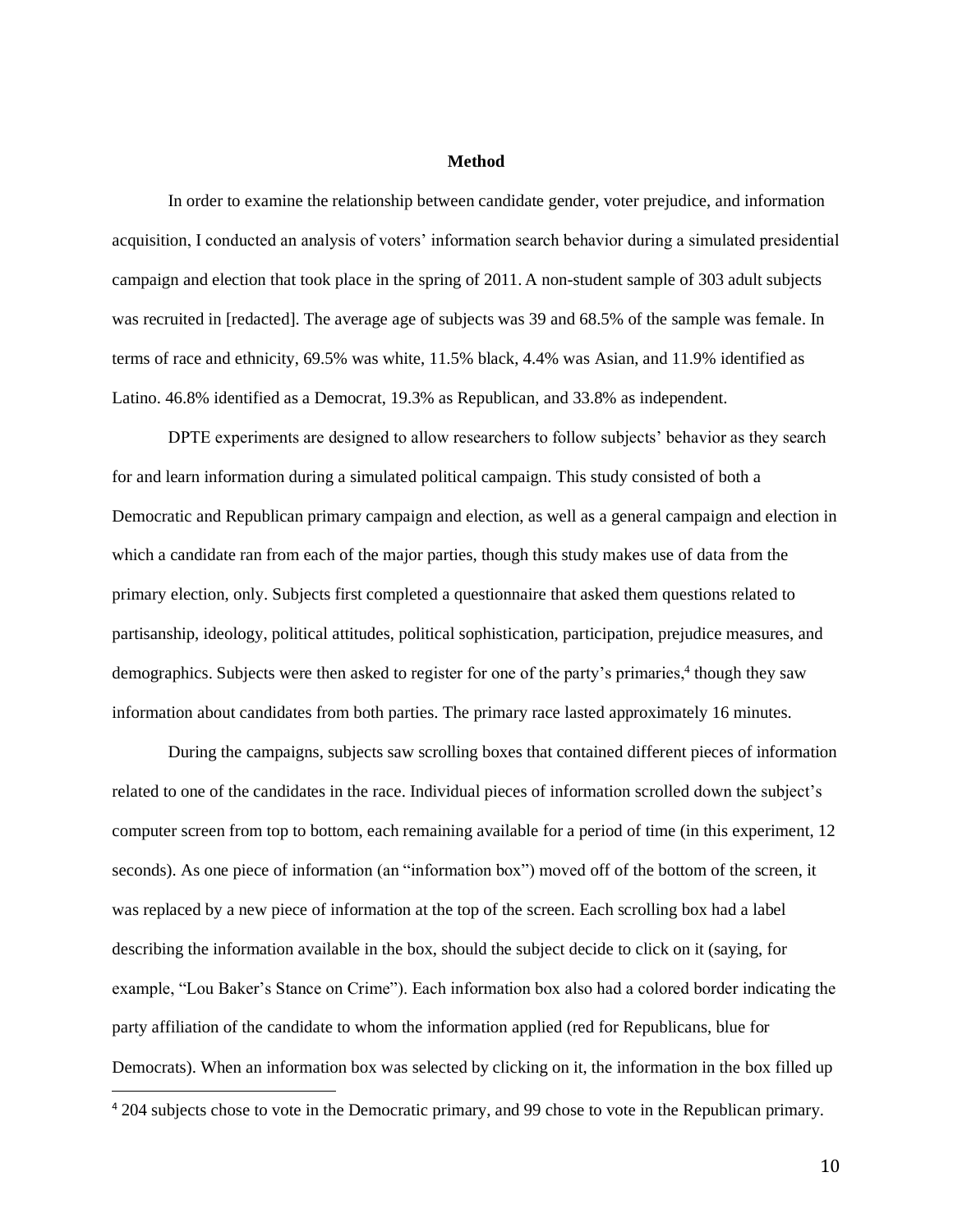the screen and subjects could spend as much time as they wished reading it. While they did this, however, the other pieces of information continued to scroll by behind it, so there was an opportunity cost each time a subject chose to learn a piece of information. In the primary election, there were 25 distinct pieces of information available about each candidate, including 12 policy positions, party affiliation, a picture, and 11 other personal/background-related bits of information. There were also endorsements from 9 different interest groups. Each piece of information was available twice during the campaign, with the items presented in random order. With 300 pieces of information available, in total, during the campaign, there was far more information available to learn than any one subject could. By overwhelming subjects with so much information, DPTE mimics the abundance of information available during a real-world campaign and forces subjects to choose what is most important to them. The number of boxes opened by each subject during the primary campaign ranged from 9 to 139, with an average of 60 items per person.

In the primary election, the main manipulation was to vary the candidates' gender. Race and ethnicity of the candidates were also varied, though the nonwhite candidates in this experiment were always male.<sup>5</sup> Three different candidate "personas" were created for each party's primary, each containing unique issue positions, ideologies, background information, and endorsements from various groups. In the Democratic primary, one of the personas was extremely liberal and took issue positions consistent with that ideology. Another was a "mainstream" liberal Democrat in ideology and issue stances, and the third was a moderate Democrat with issue stands that reflected this ideology. Among Republicans, there was likewise an extremely conservative persona, a "mainstream" Republican persona, and a moderate Republican persona.

At the same time, each persona was tied to a particular appearance that varied by race, ethnicity and gender. Each persona could either be paired with a white man, a white woman or a man who was also a member of a racial/ethnic minority group. Among Democrats, the minority candidate was a Hispanic man, while the minority candidate in the Republican primary was an African American man. Race,

<sup>5</sup> All manipulations were randomly assigned, so candidate race and ethnicity should not systematically affect the results of my study and, indeed, do not. Results of analyses that include race/ethnicity are available upon request.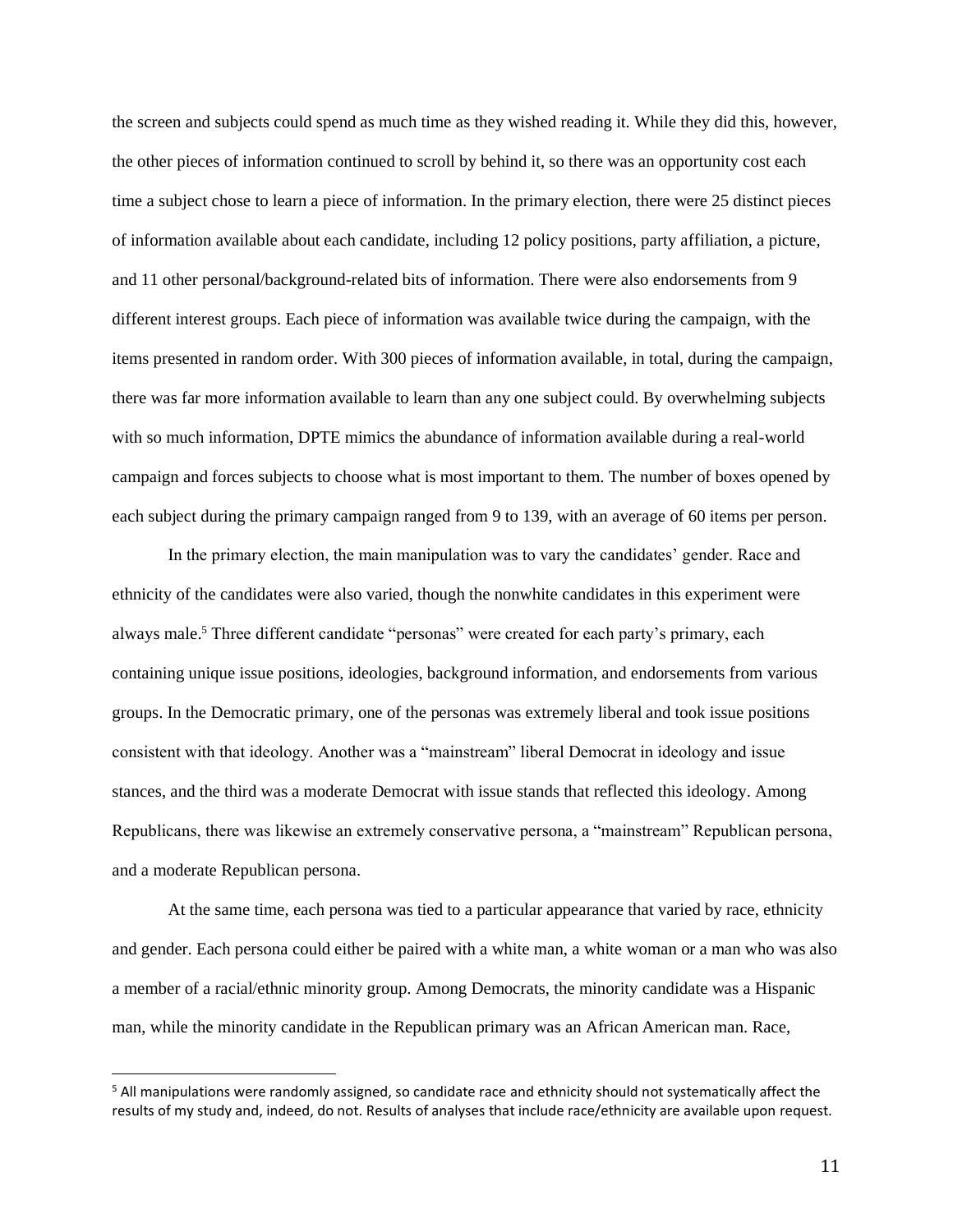ethnicity, and gender were portrayed through pictures of the candidates<sup>6</sup> (as well as via name in the case of female vs. male candidates and the Hispanic candidate). Each persona was paired with each picture/name combination 1/3 of the time, which allowed me to examine the effects of candidate gender while controlling for ideology. Table 1 shows the persona-picture combinations seen by each group.

#### [Table 1 about here]

Each subject saw a "synopsis page"<sup>7</sup> at the beginning of the primaries that displayed the names and pictures of each of the candidates running in each party's contest. The scrolling information boxes also had a small "thumbnail" picture of the candidate to whom the information applied. Finally, the pictures of each candidate were included in the scrolling information available during the campaign, so subjects could click on them as they wanted. The same picture of each candidate was always used. *Dependent Variables*

Vote choice for the female candidate will be measured using a dichotomous variable with a score of 1 indicating a vote for the woman candidate, while the candidate evaluation measure is a traditional 100-point feeling thermometer. Vote choice is analyzed using a logistic regression and the feeling thermometer measure is analyzed using an OLS regression.

Correct voting will be analyzed using logistic regression and will predict whether subjects voted for the candidate who is considered to be their "correct" choice. Lau and Redlawsk's (1997) dichotomous measure of correct voting is defined as "the likelihood that citizens, under conditions of incomplete information, nonetheless vote for the candidate or party they would have voted for had they full information about those same candidates or parties" (Lau, et al 2008). It compares an individual's selfproclaimed preferences to the positions of the candidates in a given race. Respondents who vote for the candidate most closely aligned with their expressed preferences are said to have voted correctly, while those who did not are said to have cast an 'incorrect' vote.<sup>8</sup>

<sup>6</sup> Pictures were taken from state legislators' websites in states other than those from which subjects were recruited. All were pre-tested and rated similarly in terms of attractiveness, age, and likability.

<sup>7</sup> Available in the appendix.

<sup>&</sup>lt;sup>8</sup> More information on the calculation of correct voting is available in the appendix.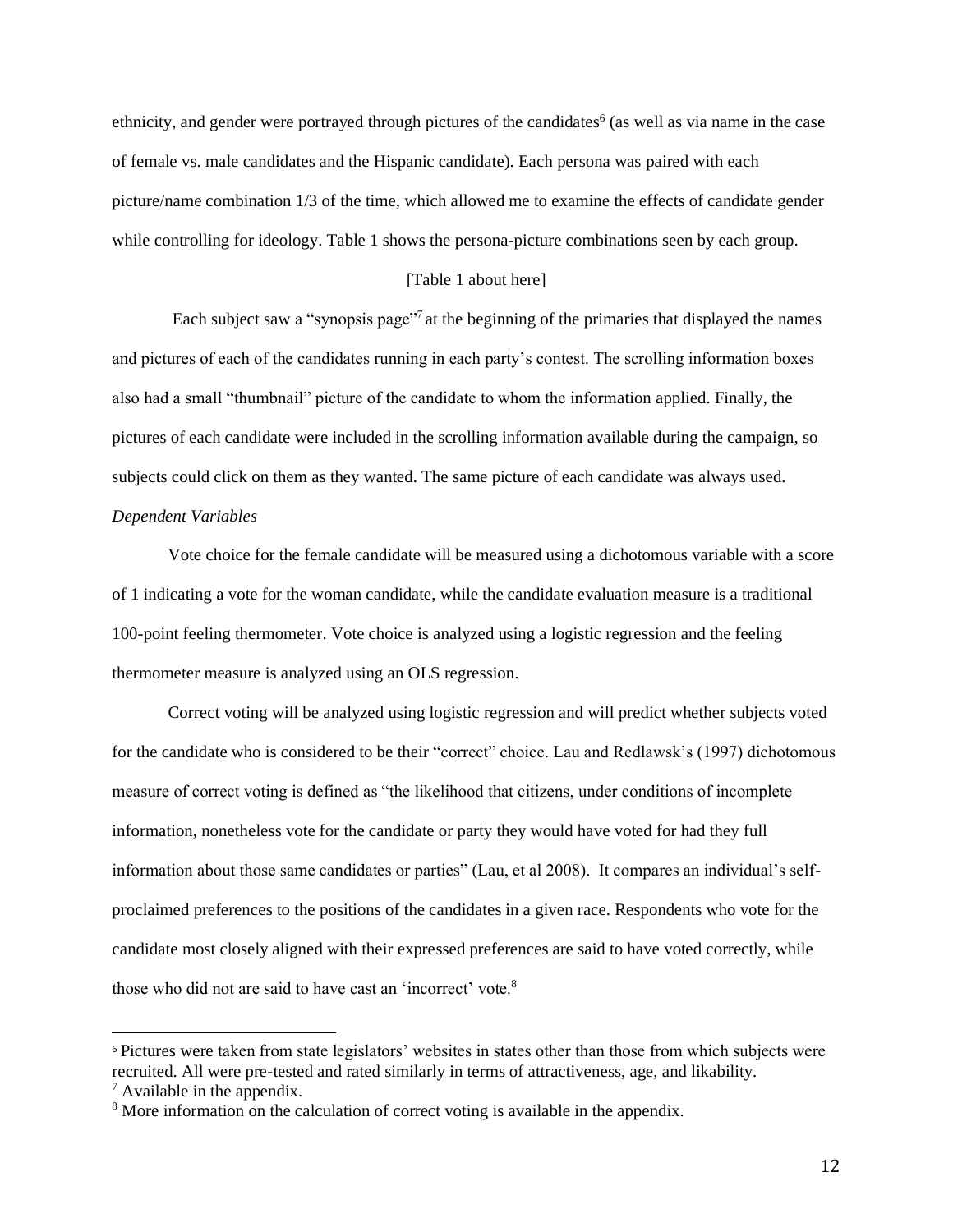The amount of information accessed for the female candidate will function as both a dependent and independent variable in this study. It will serve as a dependent variable first in order to ascertain the effects of prejudice on information search. It will then be added as an independent variable to the models for vote choice, feeling thermometer ratings, and correct voting. Information search is measured using a count variable of the total number of unique information boxes opened for woman candidate. Possible values range from 0 to 25 and, because the distribution mimics a normal curve, will be analyzed using an OLS regression.<sup>9</sup>

#### *Independent Variables*

Predictors of interest include a subject's gender and his or her score on a scale of a set of modern sexism measures taken from the 2008 ANES (alpha = .660).<sup>10</sup> Control variables include a subject's race, ethnicity, strength of party ID, political sophistication, and age. When the variable measuring search for the female candidate is added to the model, a variable measuring search for all candidates in the subject's out-party is also added to control for inter-subject differences in the amount of information they accessed, overall.

#### **Results**

I begin with an analysis of how gender-based prejudice influences information search. Table 2 shows the results of the OLS regression with the number of unique information boxes opened for the female candidate as the dependent variable. In terms of my predictors of primary interest, subject gender is negative but not statistically significant  $(b=-.819, n.s.)$ , indicating that, on the whole, men did not seek out less information for women candidates. As hypothesized, however, the measure of gender-based prejudice is negative and significant (b=-3.148, p<.05). This suggests that the higher a subject scores in modern sexism, the less information they access about the female candidate in their party. Because all

<sup>9</sup> Negative binomial regressions were also estimated but were essentially identical to the OLS models. <sup>10</sup> Items include: "Women who demand equality these days are actually seeking special favors," "Women" often miss out on jobs because of discrimination," "Women who complain about harassment cause more problems than they solve," "A working mother can establish just as warm and secure a relationship with her children as a mother who does not work," "It is much better for everyone involved if the man is the achiever outside the home and the woman takes care of the home and family."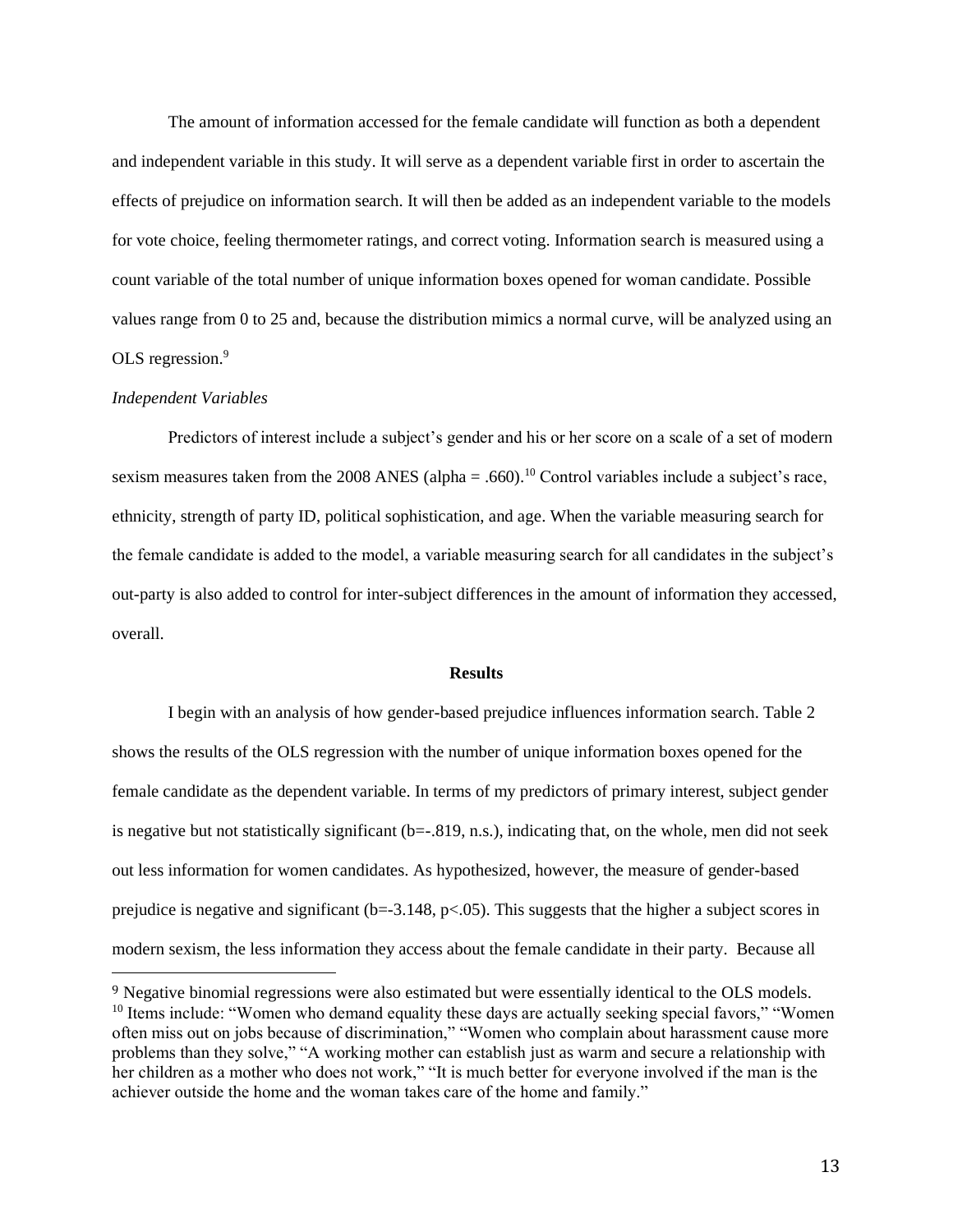predictors are on a one-point scale, the regression coefficient shows that there is a difference of approximately 3 information boxes accessed from the top to the bottom of the sexism scale. Those who scored lowest in sexism are predicted to look at approximately 13 unique information boxes for the female candidate, while those who scored highest are predicted to access about 10 items, or almost 1/3 less. This is a rather large effect and, if information search proves to be an important direct predictor of candidate evaluation and vote choice, as I expect, then this is an important indirect route by which prejudice influences political attitudes and behavior.

#### [Table 2 about here]

#### *Candidate Evaluation*

Table 3 shows the results of the analysis of feeling thermometer ratings for the female candidate running in the subject's in-party. Model 1 includes subject characteristic variables, only, and Model 2 adds variables for total information search for the female candidate and, as a control, total information accessed in the primary for all out-party candidates. Unexpectedly, Model 1 suggests that a subject's score on the sexism scale does have a large and significant direct effect on affect toward the female candidate ( $b=-18.515$ ,  $p<-01$ ). A subject with the lowest possible sexism score is predicted to give the female candidate a rating of almost 71 out of 100, while a subject with the highest level of prejudice would only give her a 52.

Model 2 suggests that prejudice continues to affect feeling thermometer scores directly once information search is added to the equation, though its substantive effect is decreased ( $b=$ -14.123, p<.05). Further, search for the female in-party candidate is also positive and significant  $(b=1.508, p<.001)$ . Accessing more information about the female candidate leads to more positive evaluations of her and, since those who are higher in sexism search for less information about the female candidate, prejudice also has an indirect effect on evaluations through search behavior. Because the inclusion of information search also decreases the effect of sexism on feeling thermometer scores, this is also an indication that search is a partial mediator of prejudice. A Sobel Test (Sobel 1982) confirms this finding, yielding a test statistic of  $-2.028$ , which is statistically significant at  $p<.05$ . In other words, sexism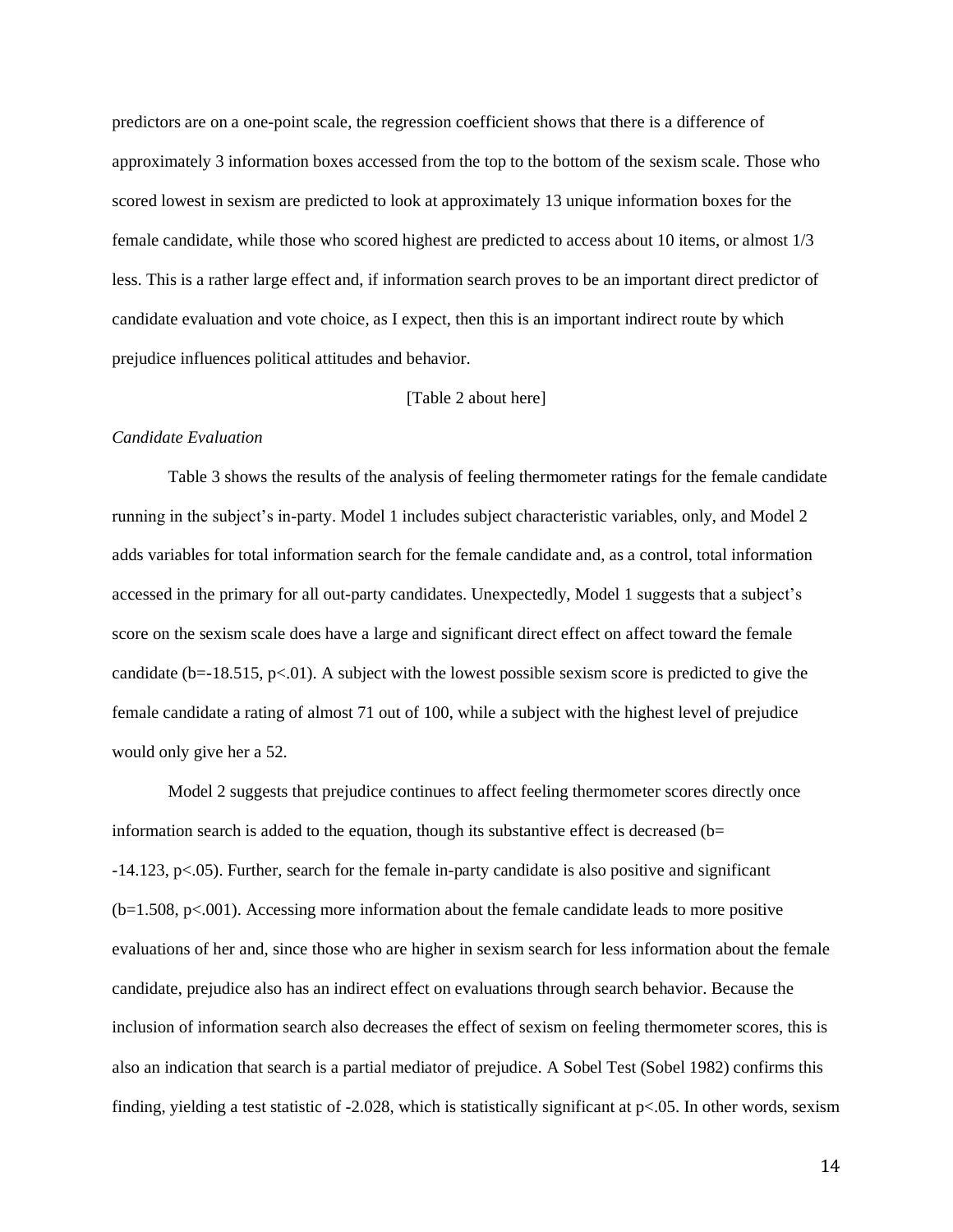is influencing subjects' evaluations of the female candidate both through information search and directly, and those who are high in sexism and do acquire more information about her may evaluate her more positively.

#### [Table 3 about here]

#### *Vote Choice*

Table 4 shows the results of the two models predicting vote choice for the female candidate. In Model 1, sexism is negative and significant at  $p<1$  (b=-1.234). Again, this suggests that sexism has a direct effect on whether subjects vote for the female candidate. In Model 2, when search is added, sexism remains negative and but loses significance  $(b=-1.063, n.s.)$ , At the same time, the amount of information sought by the subject is positive and significant ( $b = .078$ ,  $p < .05$ ), again suggesting an indirect effect of prejudice through the amount that subjects choose to learn about the female candidate. More search for the female candidate improves the likelihood of voting for her, but higher sexism scores lead to less search for the female candidate. Further, in this instance, the fact that sexism drops below statistical significance suggests that information search is completely mediating the relationship between sexism and vote choice for the female candidate. A Sobel Test is statistically significant at  $p<1$ , with a test statistic of -1.689.

#### [Table 4 about here]

Figure 2 graphs the predicted probabilities of voting for the female candidate given the number of unique information boxes opened for the female candidate. Subjects who search for no information about her have about a 12% chance of voting for her, while those who search for the most possible information about her have about a 46% chance of doing so. Again, since gender-based prejudice negatively influences information search for the female candidate, this is more evidence of an indirect effect of sexism on voting for female candidates.

[Figure 2 about here]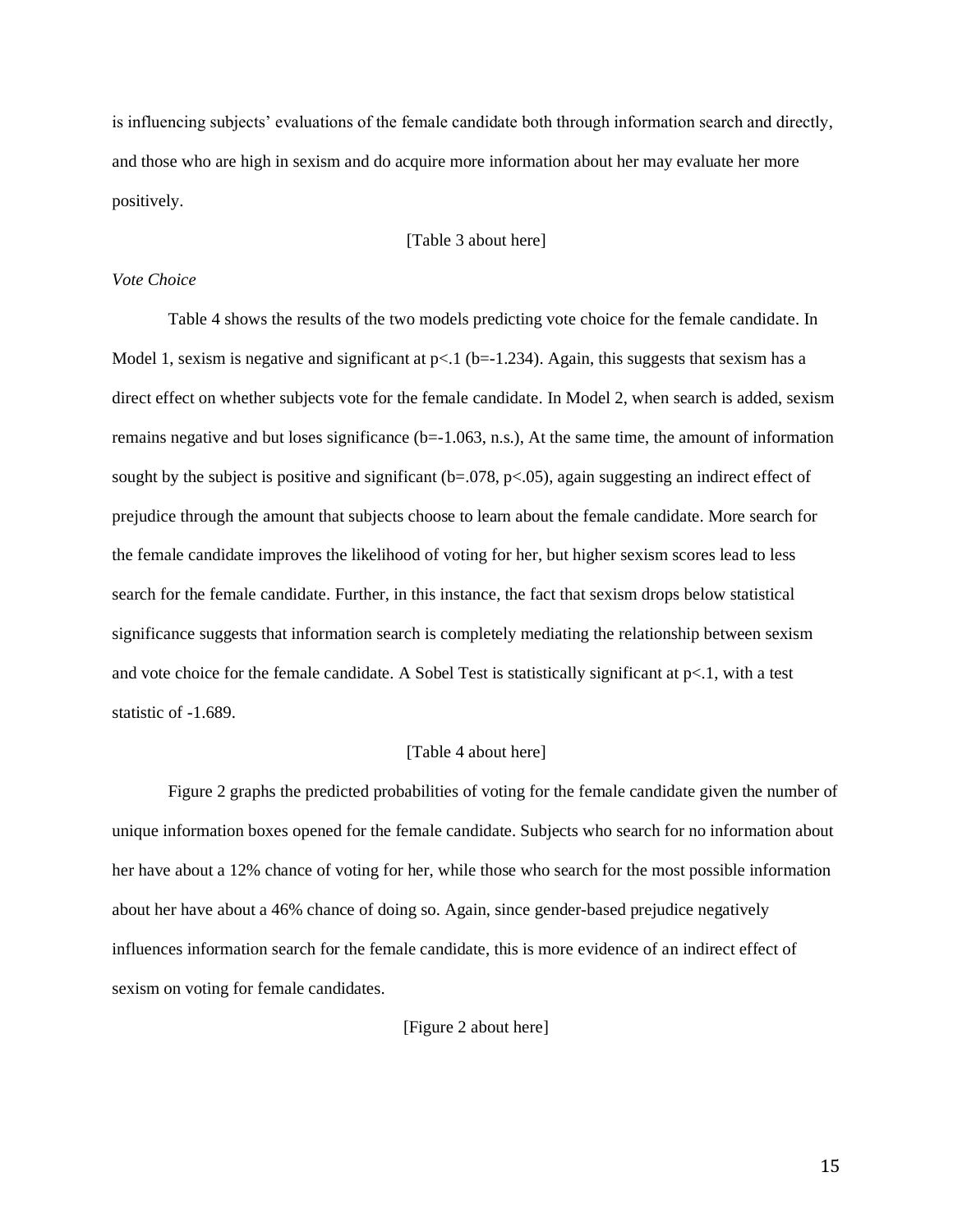#### *Correct Voting*

The analysis of information search, feeling thermometers, and vote choice for the female candidates in this study have provided quite a bit of support for my hypotheses, as well as some unexpected results. Gender-based prejudice seems to directly affect both candidate evaluation and voting behavior, as well as information search, which, in turn, also influences these other measures. My final dependent variable of interest is correct voting. While I did not expect to find direct effects of prejudice on feeling thermometers or vote choice, because of its subtle nature and lower likelihood of susceptibility to social desirability effects, I do expect to find both direct and indirect effects of prejudice on correct voting. To test these hypotheses, I use logistic regression to estimate two correct voting models – one that takes subject level variables and the gender manipulation, only, into account, and one that adds in information search variables.

Table 5 shows the results of the correct voting models. Again, Model 1 includes all but the information search variables. The interaction term between a subject's score on the modern sexism scale and the indicator variable that the subject's correct choice was the female candidate is negative and significant here (b=-2.885,  $p<0.05$ ), suggesting that, among those whose interests and preferences most closely aligned with the female candidate, subjects who were higher in gender-based prejudice were less likely to vote for her, regardless of their proximity on these things. Figure 3 shows the predicted probability of casting a correct vote among those subjects whose correct choice was the female candidate according to subjects' sexism scores. Among subjects whose "correct" vote was the female candidate, those with the lowest score on the sexism scale have about a 53% chance of casting a correct vote. On the other hand, those who scored at the top of the sexism scale had only about a 13% chance of voting correctly.

#### [Table 5 and Figure 3 about here]

Model 2 adds the information search variables to this model. In this model, the interaction between sexism and the indicator that the female candidate was the correct choice is negative but loses significance (b=-2.195, n.s.). Unexpectedly, the interaction between search for the female candidate and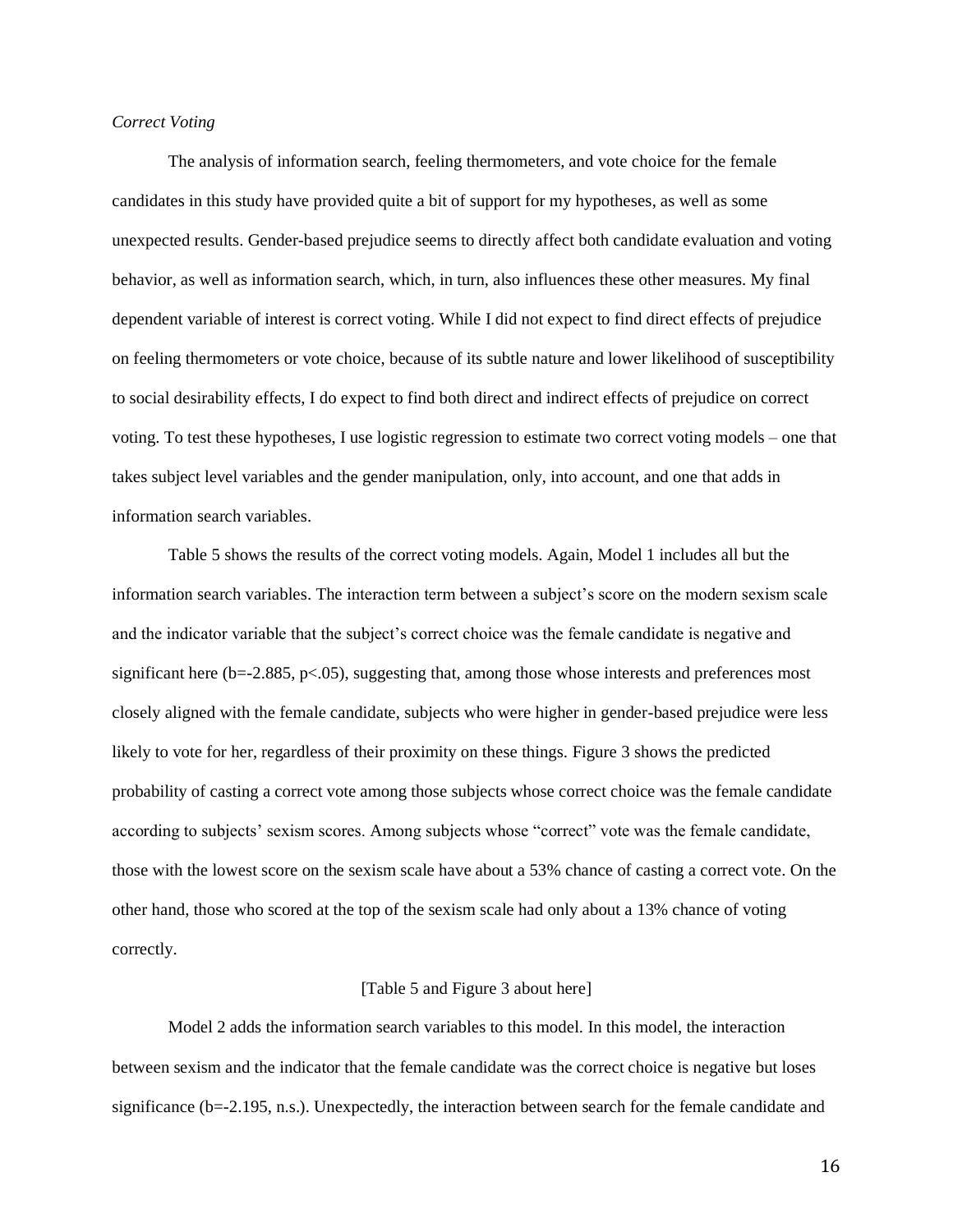the indicator that the female candidate was the correct choice is positive but not significant, suggesting that, among those who should have voted for the female candidate, those who searched for more information about her were no more likely to vote correctly. Unlike in the other analyses, then, it seems as if prejudice has *only* a direct effect on correct voting, and that information search does not seem to play the same mediating role.

#### **Discussion and Conclusion**

The 2016 presidential election has made clear to many people the extent to which gender-based prejudice still permeates the American political context. Sexism in the media and the campaigns themselves may reflect (and/or perpetuate) prejudice in the electorate. The findings from my analyses suggest that gender-based prejudice does indeed affect voting behavior for female candidates, both directly and indirectly. I find direct effects of sexism on information search patterns for female candidates, feeling thermometer scores for female candidates, vote choice for female candidates, and correct voting when the female candidate is the "correct" choice. At the same time, the effects of sexism on candidate evaluation and vote choice measures also showed up indirectly via information search. In particular, the higher a subject scored on the scale of modern sexism items, the fewer information boxes he or she opened related to the female candidate. At the same time, increased information search was positively correlated with both voting for the female candidate and rating her more positively on the feeling thermometer. In both of these instances, information search patterns either partially or completely mediated the relationship between sexism and the dependent variable. Sexism also seems to play a significant role in influencing voting behavior using the subtler correct voting measure. Those higher in gender-based prejudice were less likely to vote correctly if their correct choice was the female candidate. Even when a subject admittedly preferred many policy stands and characteristics held by the female candidate, sexism stopped some of them from casting a vote for her. All together, these findings suggest that sexism is still serving to disadvantage female candidates among some voters, and is doing so both directly and through the process of learning about candidates during a campaign.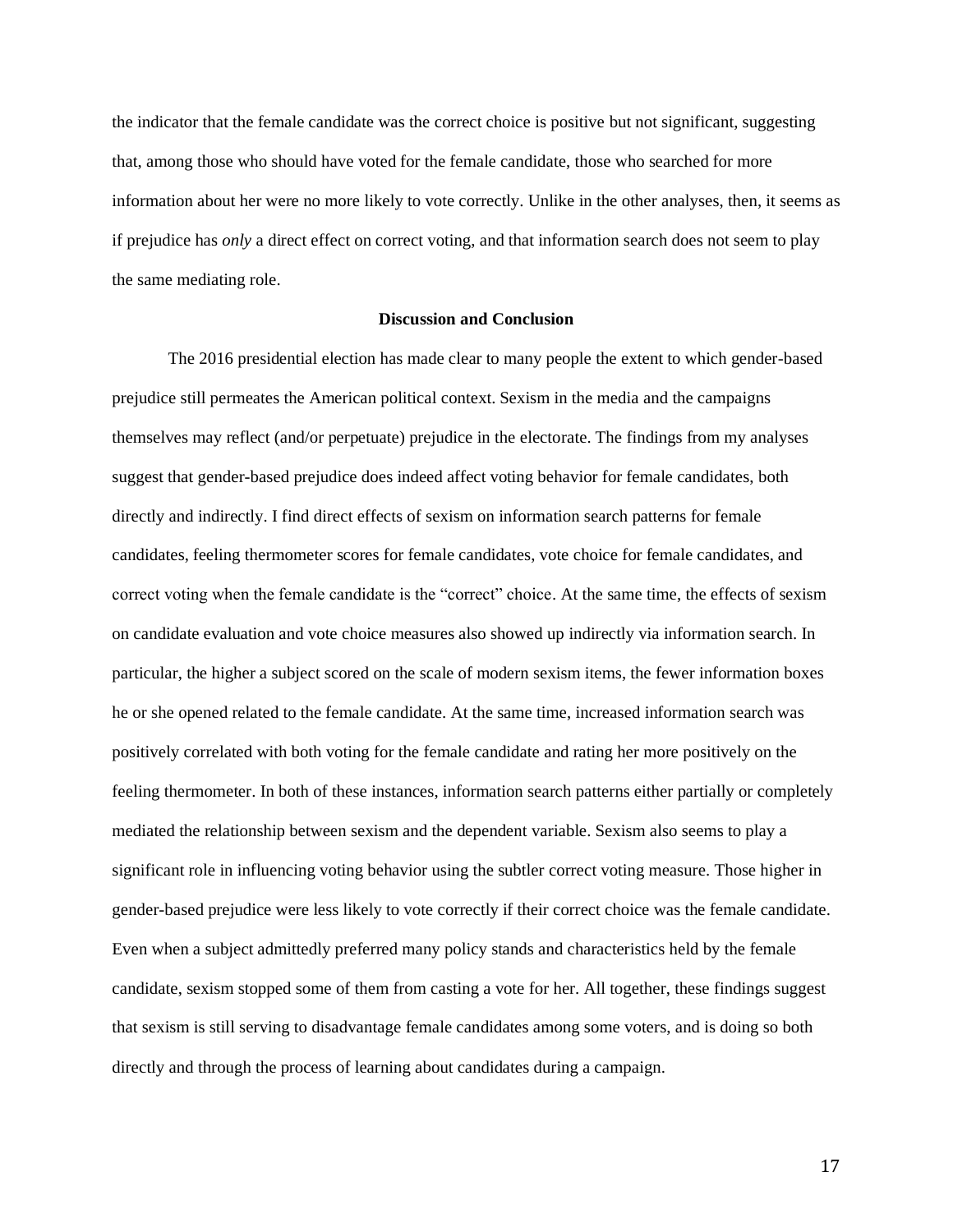While the continuing influence of gender based prejudice may be disheartening, it is important to recognize the ways in which sexism may still be working in order to effectively combat it. Indeed, the important role of political learning may be cause for some hope. The fact that information search mediates the relationship between sexism and vote choice, for example, suggests that subjects who score high in sexism may be persuaded to vote for a woman if they are exposed to politically substantive information about her that they like. It is possible that if these voters are exposed to more information about women candidates during an actual campaign, that this learning process could overcome their initial biases. Of course, the ability of female candidates and their campaigns to control their own message and the information available about them varies from race to race. The media serve a crucial function in this regard and since women often face biased coverage, this may be a solution that is "easier said than done."

There is clearly still much more work to be done, but this paper makes an important contribution by providing evidence both that sexism still influences the attitudes and behavior of some voters, and by one mechanism through which prejudice influences those attitudes and behavior (information search). Future research should expand on these findings in several ways. First, because this study uses a convenience sample, it cannot speak to the level of sexism that still exists in the electorate. Do the results of this study apply to 5% of the electorate or 50%? A similar study using a nationally representative sample would help to determine the extent to which these findings affect women candidates in the "real world." Second, the growing literature on implicit attitudes suggests that implicit and explicit prejudices may actually be separate cognitive constructs (e.g. Mo 2015), so it would be instructive to complete a similar study that uses a gender IAT to measure implicit sexism as an independent variable. Finally, it is possible that the pattern of results found in this study may apply to modern racism and political behavior, as well. A similar study which examines the role of substantive information in possibly mediating the relationship between racist attitudes and voting and/or evaluations of black candidates would further our understanding of how prejudice functions in high-information environments.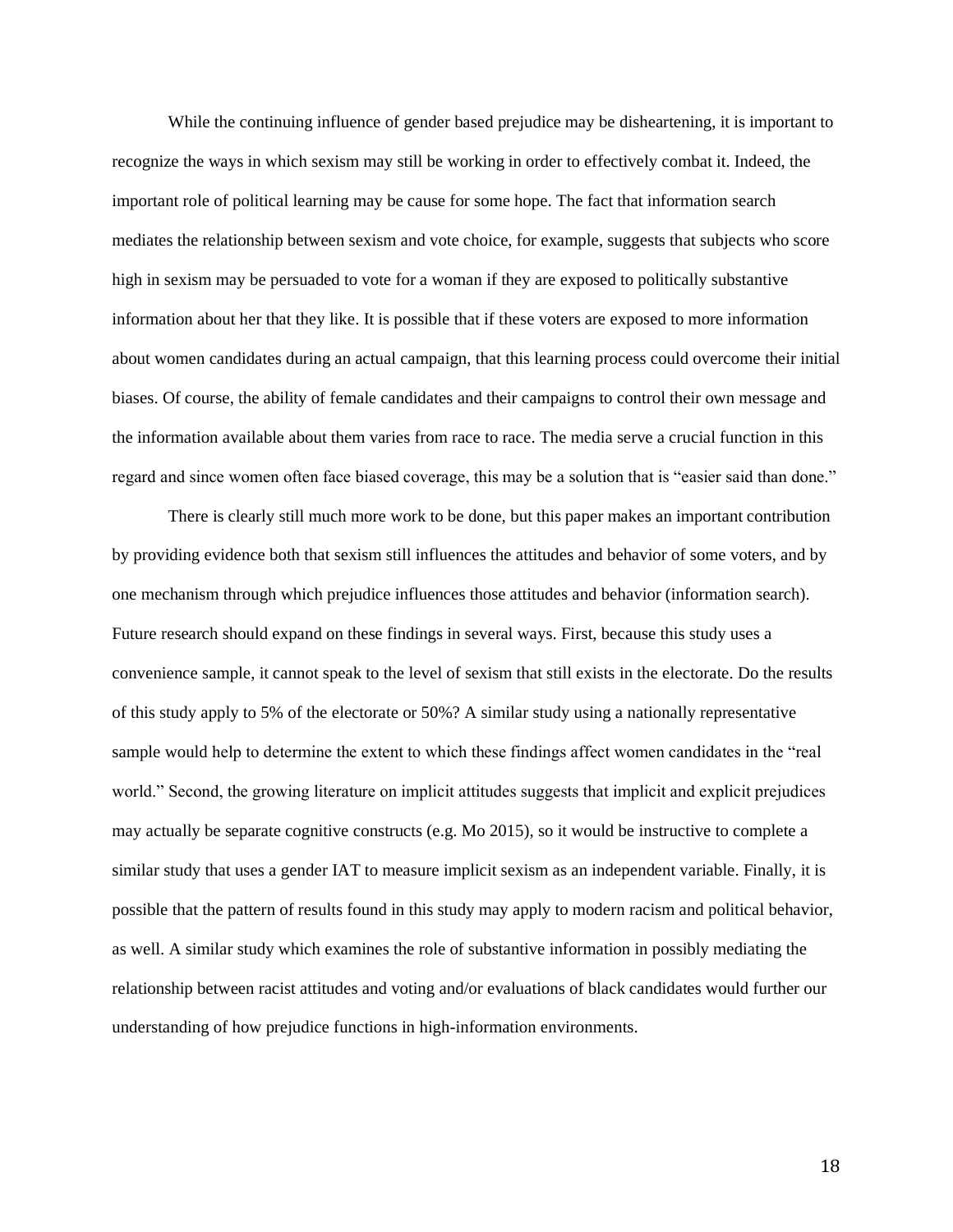#### **References**

- Alexander, Deborah and Kristi Andersen.1993. Gender as a Factor in the Attribution Of Leadership Traits. *Political Research Quarterly* 46 (3): 527-545.
- Ajzen, I., & Fishbein, M. (1980). Understanding attitudes and predicting social behavior. Englewood-Cliffs, NJ: Prentice-Hall
- Anzia, S.F. and Berry, C.R., 2011. The Jackie (and Jill) Robinson effect: Why do congresswomen outperform congressmen?. *American Journal of Political Science*, *55*(3), pp.478-493.
- Bar-Tal, Daniel, Graumann, Carl F., Kruglanski, Arie Wolfgang and Stroebe, W. eds., 2013.*Stereotyping and prejudice: Changing conceptions*. Springer Science & Business Media.
- Barreto, Manuela and Ellemers, Naomi. 2005. The perils of political correctness: Men's and women's responses to old-fashioned and modern sexist views. *Social Psychology Quarterly*, *68*(1), pp.75-88.
- Baron, R.M. and Kenny, D.A., 1986. The moderator–mediator variable distinction in social psychological research: Conceptual, strategic, and statistical considerations. *Journal of personality and social psychology*, *51*(6), p.1173.
- Bauer, Nichole M., 2015a. Emotional, sensitive, and unfit for office? Gender stereotype activation and support female candidates. *Political Psychology*,*36*(6), pp.691-708.
- Bauer, Nichole M., 2015b. Who stereotypes female candidates? Identifying individual differences in feminine stereotype reliance. *Politics, Groups, and Identities*, *3*(1), pp.94-110.
- Brigham, John C., 1971. Ethnic stereotypes. *Psychological bulletin*, *76*(1), p.15.
- Brooks, Deborah Jordan. 2013. *He Runs, She Runs: Why Gender Stereotypes Do Not Harm Women Candidates.* Princeton: Princeton University Press.
- Burrell, Barbara. 1994. *A Woman's Place is in the House: Campaigning for Congress in the Feminist Era.* Ann Arbor: University of Michigan Press.
- Cameron, James E. 2001. Social identity, modern sexism, and perceptions of personal and group discrimination by women and men. *Sex Roles*, *45*(11-12), pp.743-766.
- Carlin, Diana B. and Winfrey, Kelly L., 2009. Have you come a long way, baby? Hillary Clinton, Sarah Palin, and sexism in 2008 campaign coverage.*Communication Studies*, *60*(4), pp.326-343.
- Carroll, Susan J. and Kelly Dittmar. 2010. "The 2008 Candidacies of Hillary Clinton and Sarah Palin: Cracking the "Highest, Hardest Glass Ceiling" in *Gender and Elections: Shaping the Future of American Politics.* Susan J. Carroll and Richard L. Fox, eds. New York: Cambridge University Press.
- Cook, Elizabeth Adell, Sue Thomas, and Clyde Wilcox, eds. 1994. *The Year of the Woman: Myths and Realities.* Boulder: Westview Press. Darcy, R. S. and S. S. Schramm. 1977. When Women Run Against Men." *Public Opinion Quarterly*, 41(1): 1-12.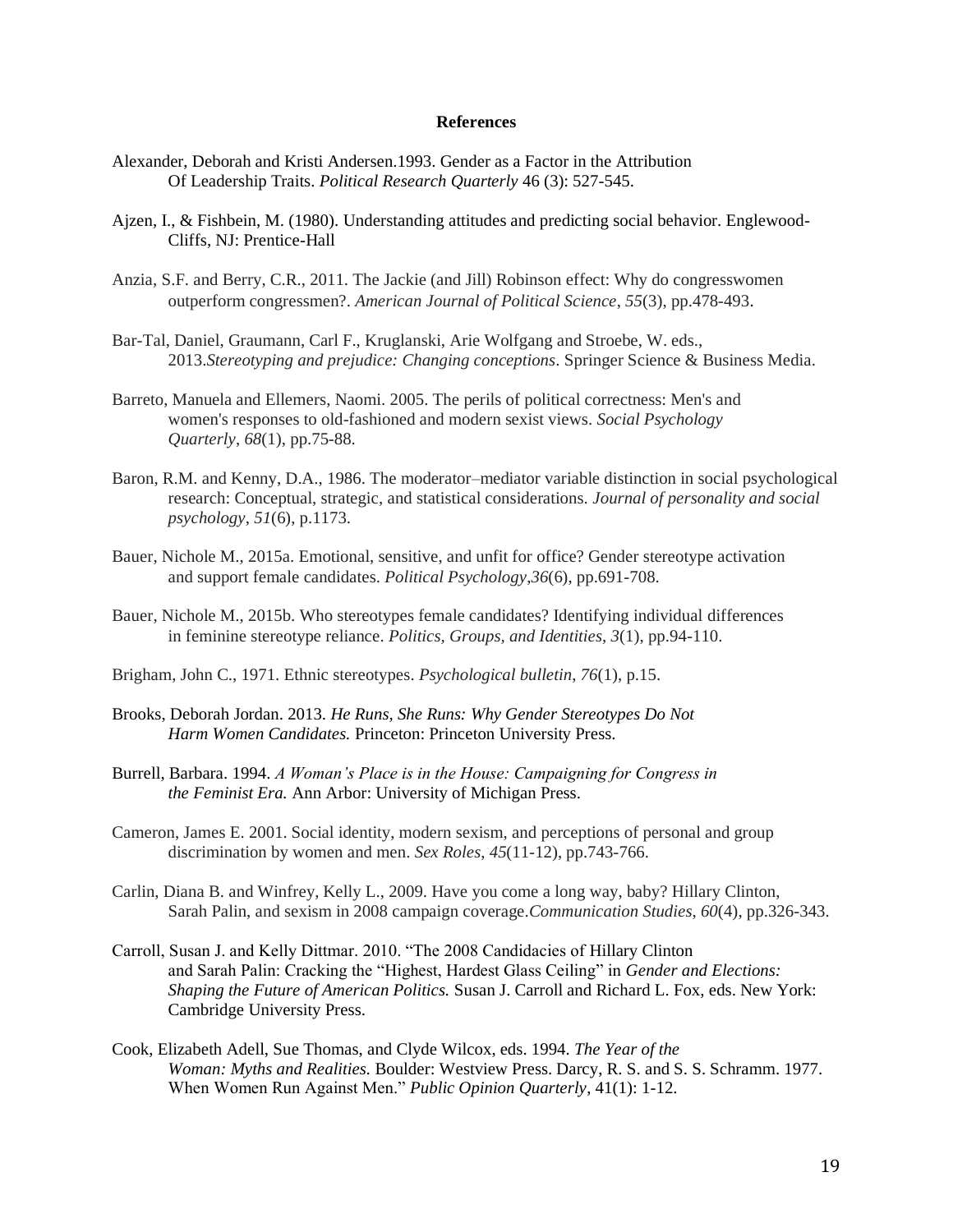- Darcy, R., S. Welch, and J. Clark. 1994. *Women, Elections, and Representation.* Lincoln: University Of Nebraska Press.
- Devine, Patricia G., 1989. Stereotypes and prejudice: Their automatic and controlled components. *Journal of personality and social psychology*, *56*(1), p.5.
- Ditonto, Tessa. 2016. A High Bar or a Double Standard? Gender, Competence, and Information in Political Campaigns. *Political Behavior*, DOI: 10.1007/s11109-016-9357-5
- Ditonto, Tessa M., Allison Hamilton, and David Redlawsk. 2013. "Gender Stereotypes, Information Search and Voting Behavior in Political Campaigns." *Political Behavior.* 10.1007/s11109-013-9232-6
- Dolan, Kathleen. 2004. *Voting for Women How the Public Evaluates Women Candidates.* Boulder, CO: Westview Press.
- Dolan, Kathleen. 2008. Is There a 'Gender Affinity Effect' in American Politics? Information, Affect, and Candidate Sex in U.S. House Elections. *Political Research Quarterly*, 61(1):79-89.
- Dolan, Kathleen. 2010. The Impact of Gender Stereotyped Evaluations on Support for Women Candidates. *Political Behavior,* 32(1): 69-88.
- Dolan, Kathleen, 2014. *When Does Gender Matter?: Women Candidates and Gender Stereotypes in American Elections*. Oxford University Press, USA.
- Dwyer, Caitlin E., Stevens, Daniel, Sullivan, John L. and Allen, Barbara. 2009. Racism, sexism, and candidate evaluations in the 2008 US presidential election. *Analyses of Social Issues and Public Policy*, *9*(1), pp.223-240.
- Fishbein, M., & Ajzen, I. (1975). Belief, attitude, intention, and behavior: An introduction to theory and research. Reading, MA: Addison-Wesley
- Fox, Richard L., 2000. Gender and congressional elections. *Gender and American politics: Women, men, and the political process*, pp.227-256.
- Gaertner, Samuel L. and Dovidio, John F., 1986. *The aversive form of racism*. Academic Press.
- Glick, Peter. and Fiske, SusanT. 1996. The ambivalent sexism inventory: Differentiating hostile and benevolent sexism. *Journal of personality and social psychology*, *70*(3), p.491.
- Greenwald, Anthony G., McGhee, Debbie E. and Schwartz, Jordan L., 1998. Measuring individual differences in implicit cognition: the implicit association test. *Journal of personality and social psychology*, *74*(6), p.1464.
- Hayes, Danny. 2011. When gender and party collide: Stereotyping in candidate trait attribution. *Politics & Gender*, *7*(02), pp.133-165.
- Heider, Fritz. 1958. *The Psychology of Interpersonal Relations.* New York: Wiley.

Heldman, Caroline, Carroll, Susan J. and Olson, Stephanie. 2005. "She brought only a skirt": print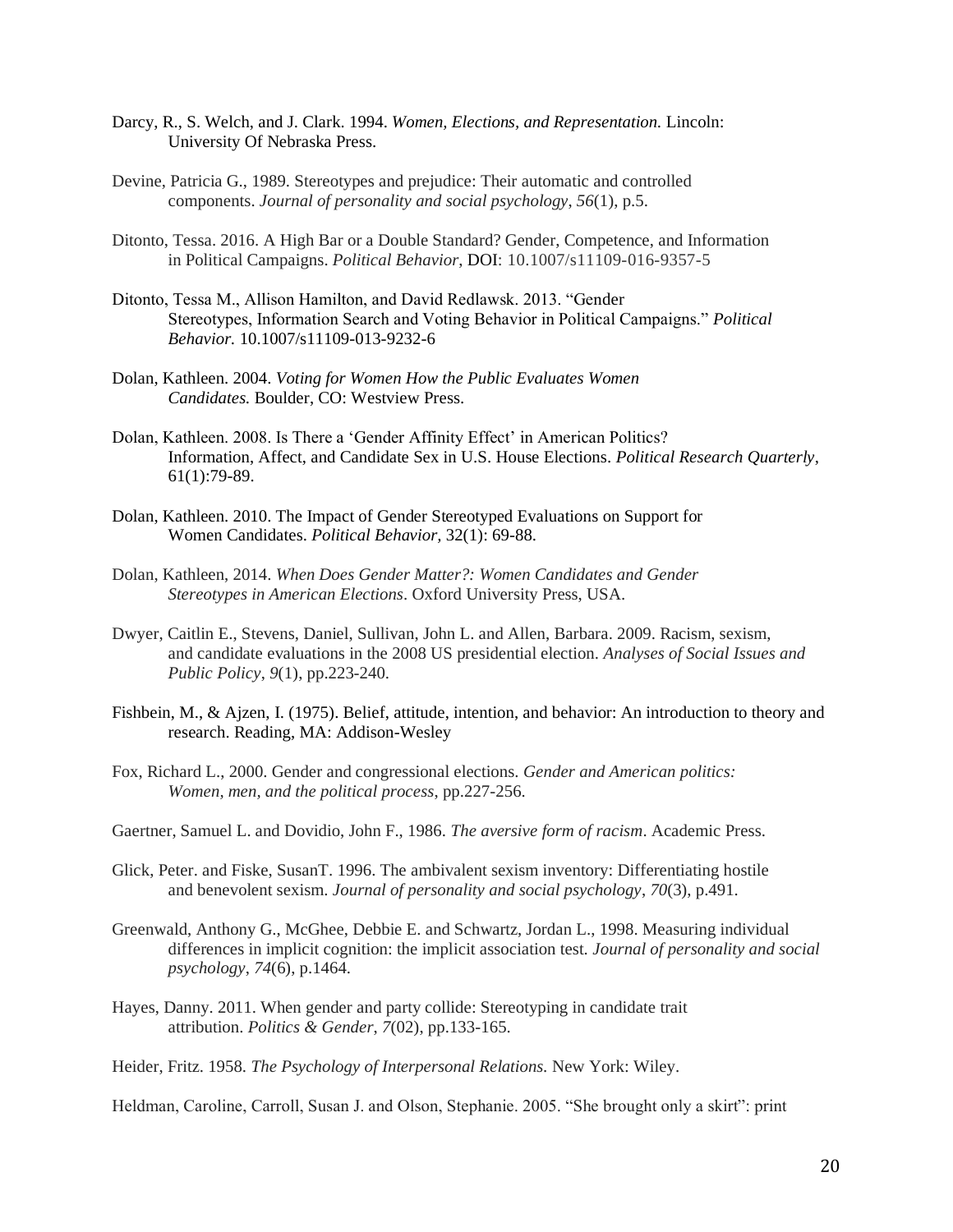media coverage of Elizabeth Dole's bid for the Republican presidential nomination. *Political Communication*, *22*(3), pp.315-335.

- Higgle, Ellen, Penny M. Miller, Todd G. Shields and Mitzi M. S. Johnson. 1997 "Gender Stereotypes and Decision Context in the Evaluation of Political Candidates." *Women and Politics*, 17(3): 69-88.
- Holman, Mirya R., Merolla, Jennifer L. and Zechmeister, Elizabeth J., 2011. Sex, stereotypes, and security: A study of the effects of terrorist threat on assessments of female leadership. *Journal of Women, Politics & Policy*, *32*(3), pp.173-192.
- Huddy, Leonie and Tony E. Carey. 2009. "Group Politics Redux: Race and Gender in the 2008 Democratic Presidential Primaries." *Politics and Gender,* 5(1): 81-96.
- Huddy, Leonie and Capelos, Theresa. 2002. Gender stereotyping and candidate evaluation. In *The social psychology of politics* (pp. 29-53). Springer US.
- Huddy, Leonie and Nayda Terkildsen. 1993. Gender Stereotypes and Perceptions of Male and Female Candidates. *American Journal of Political Science,* 37: 119-147.
- Jenkins, Shannon. 2007. A Woman's Work is Never Done? Fund-Raising Perception and Effort among Female State Legislative Candidates. *Political Research Quarterly* 60(2): 230-39.
- Kahn, Kim Fridkin. 1992. Does being male help? An investigation of the effects of candidate gender and campaign coverage on evaluations of US Senate candidates. *The Journal of Politics*, *54*(02), pp.497-517.
- Kahn, Kim Fridkiin. 1996. *The Political Consquences of Being a Woman: How Stereotypes Influence the Conduct and Consequences of Political Campaigns.* New York: Columbia.
- King, David C. and Richard E. Matland. 2001. "Sex and the Grand Old Party: An Experimental Investigation of the Effect of Candidate Sex on Support for a Republican Candidate." *American Politics Research*, 31(6): 595-612.
- Koch, Jeffrey. 2000. Do Citizens Apply Gender Stereotypes to Infer Candidates' Ideological Orientations? *The Journal of Politics,* 62: 414-429.
- Koch, Jeffrey. 2002. Gender Stereotypes and Citizens' Impressions of House Candidates' Ideological Orientations. *American Journal of Political Science*, 46(2): 453-462.
- Lau, Richard R., David P. Redlawsk and David J. Andersen. 2008. An Exploration of Correct Voting in Recent U.S. Presidential Elections. *American Journal of Political Science,* 52: 395-411*.*
- Lau, Richard R. and David P. Redlawsk. 1997. Voting Correctly. *American Political Science Review,* 91: 585-599.
- Lau, Richard R. and David P. Redlawsk. 2006. *How Voters Decide: Information Processing During Political Campaigns.* New York: Cambridge University Press.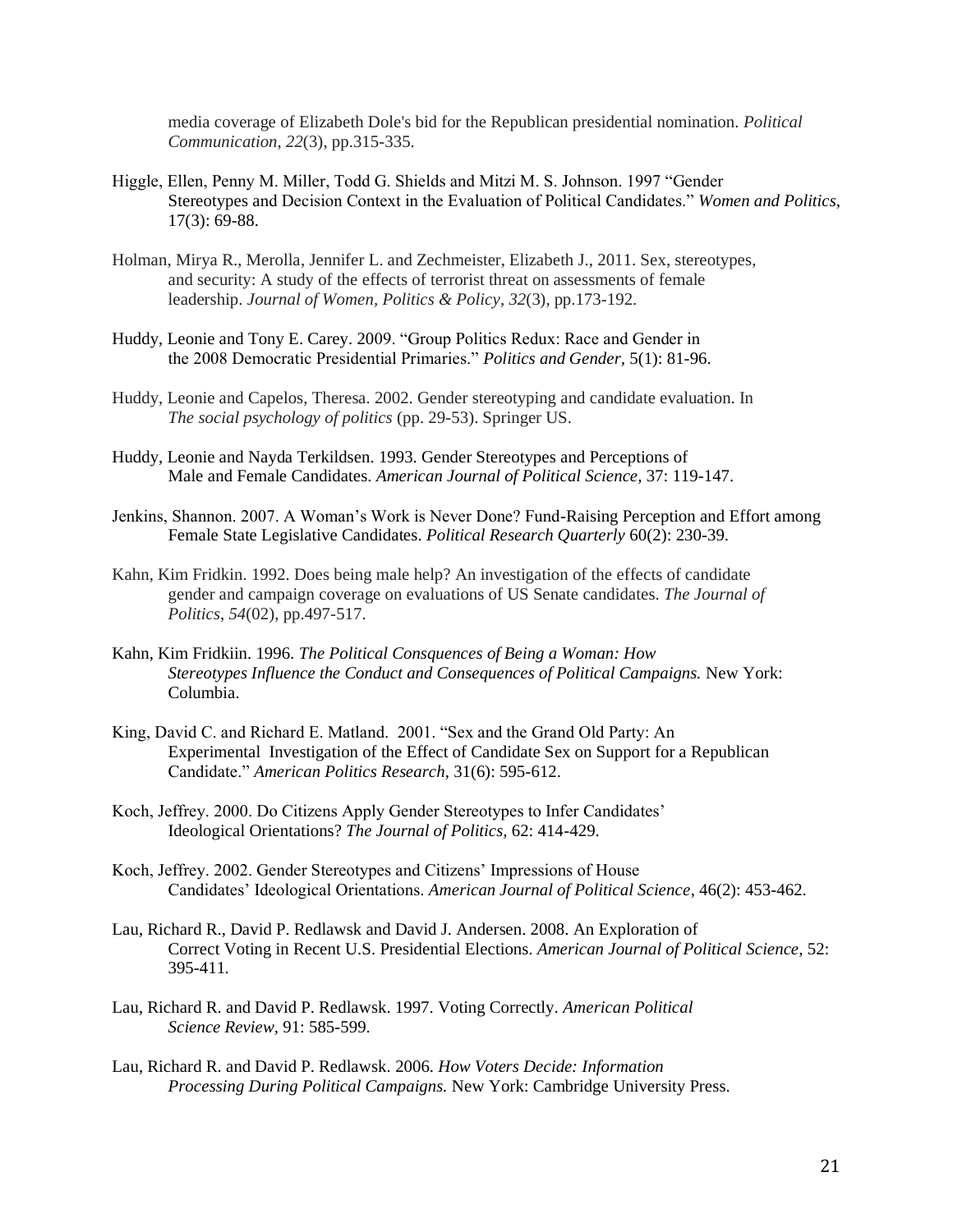- Lau, Richard R. and David P. Redlawsk. 2001. Advantages and Disadvantages of Cognitive Heuristics in Political Decision-Making. *American Journal of Political Science,* 45: 951-971.
- Lawless, Jennifer L. 2004. "Women, War, and Winning Elections: Gender Stereotyping in the Post-September 11th Era." *Political Research Quarterly* 57 (3): 479-490.
- Lawless, Jennifer L. and Pearson, Kathryn. 2008. The primary reason for women's underrepresentation? Reevaluating the conventional wisdom. *The Journal of Politics*, *70*(01), pp.67-82.
- Leeper, Mark S. 1991. "The Impact of Prejudice on Female Candidates: An Experimental Look at Voter Inference." *American Politics Research*, 19(2): 248-261.
- Matland, Richard E. 1994. "Putting Scandinavian Equality to the Test: An Experimental Evaluation of Gender Stereotyping of Political Candidates in a Sample of Norwegian Voters." *British Journal of Political Science*, 24(2): 273-292.
- Matson, Marsha and Terri Susan Fine. 2006. "Gender, Ethnicity, and Ballot Information: Ballot Cues In Low-Information elections," *State Politics and Policy Quarterly*, 6(1): 49-72.
- McConahay, John B., Hardee, Betty B. and Batts, Valerie, 1981. Has racism declined in America? It depends on who is asking and what is asked. *Journal of conflict Resolution*, *25*(4), pp.563-579.
- McDermott, Monika. 1998. Race and Gender Cues in Low-Information Elections. *Political Research Quarterly* 51 (4): 895-918.
- Mo, Cecilia H., 2015. The consequences of explicit and implicit gender attitudes and candidate quality in the calculations of voters. *Political Behavior*, *37*(2), pp.357-395.
- Monteith, Margo J., Ashburn-Nardo, Leslie, Voils, Corinne I. and Czopp, Alexander M., 2002. Putting the brakes on prejudice: on the development and operation of cues for control. *Journal of personality and social psychology*, *83*(5), p.1029.
- Noller, Patricia. 1985. Sex Differences in Nonverbal Communication: Advantage Lost or Supremacy Gained? *Australian Journal of Psychology*, 38(1): 23-32.
- Palmer, Barbara and Dennis Simon. 2006. Breaking the Political Glass Ceiling: Women And Congressional Elections. New York: Routledge.
- Pearson, K. and McGhee, E., 2013. What It Takes to Win: Questioning" Gender Neutral" Outcomes in US House Elections. *Politics & Gender*, *9*(4), p.439.
- Pettigrew, T. and R. Meertens. 1995. "Subtle and Blatant Prejudice in Western Europe." *European Journal of Social Psychology,* 25: 57-75.
- Riggle, Ellen D., Victor C. Ottati, Robert S. Wyer, Jr., James Kuklinski, and Norbert Schwartz. 1992. "Bases of Political Judments: The Role of Stereotypic and Non-Stereotypic Information."*Political Behavior*, 14(1): 67-87.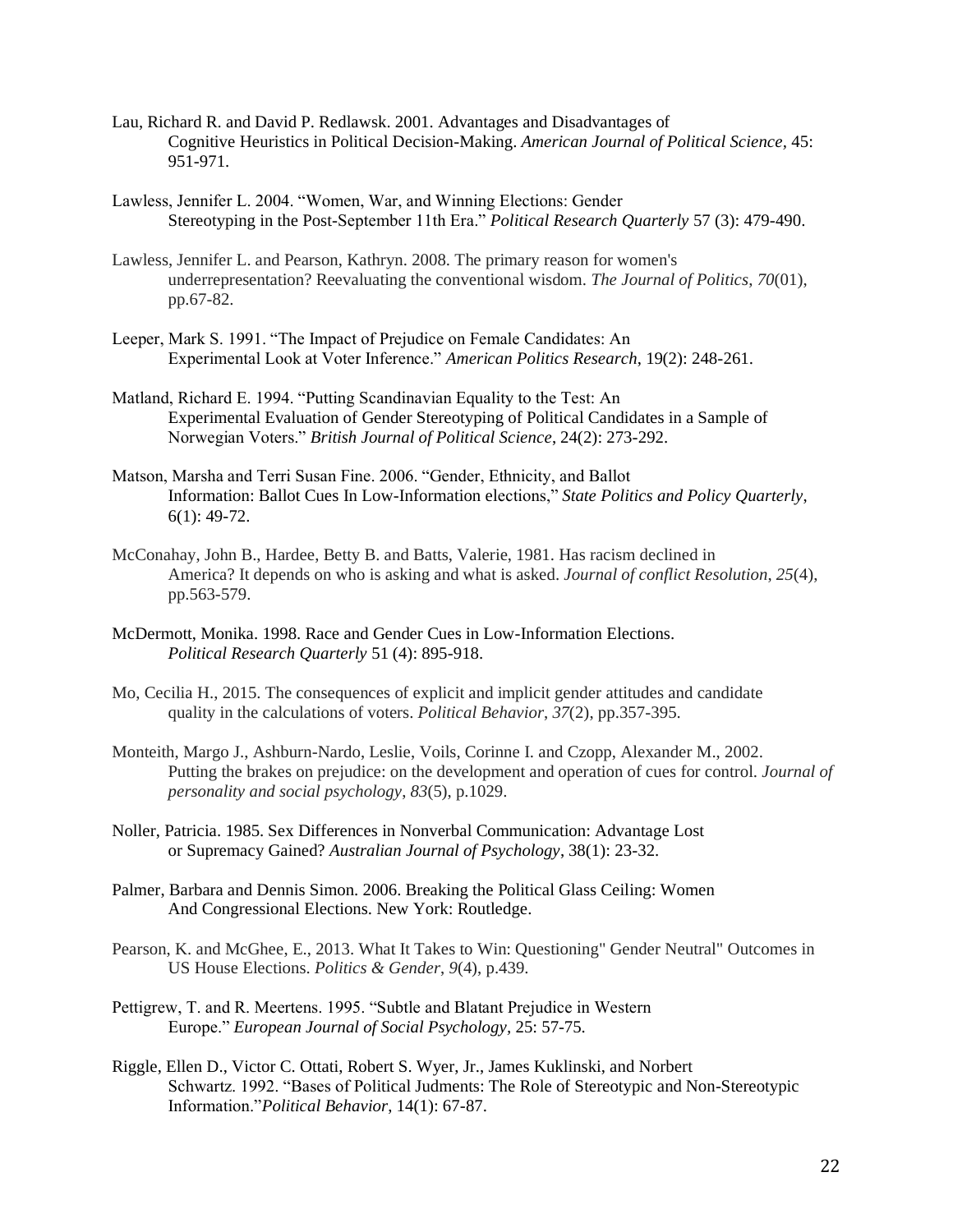- Rosenberg, M.J. 1960. An Analysis of Affective-Cognitive Consistency. In C. I. Hovland And M.J. Rosenberg (eds.), *Attitude Organization and Change.*
- Rosenwasser, Shirley, Robyn Rogers, Sheila Fling, Kayla Silvers-Pickens, John Butemeyer. 1987. Attitudes Toward Women and Men in Politics: Perceived Male and Female Candidate Competencies and Participant Personality Characteristics. *Political Psychology*, 8(2): 191-200.
- Rosenwasser, Shirley M., and Jana Seale. 1988. Attitudes Towards a Hypothetical Male or Female Presidential Candidate—A Research Note." *Political Psychology* 9 (4): 591-598.
- Rudman, Laurie A., Greenwald, Anthony G. and McGhee, Debbie E., 2001. Implicit self-concept and evaluative implicit gender stereotypes: Self and ingroup share desirable traits. *Personality and Social Psychology Bulletin*, *27*(9), pp.1164-1178.
- Rudman, Laurie A. and Kilianski, Stephen E., 2000. Implicit and explicit attitudes toward female authority. *Personality and social psychology bulletin*, *26*(11), pp.1315-1328.
- Sanbonmatsu, Kira. 2002. Gender Stereotypes and Vote Choice. *American Journal of Political Science*, 46(1): 20-34.
- Sanbonmatsu, Kira. 2006. Do Parties Know That "Women Win"? Party Leader Beliefs about Women's Electoral Chances. *Politics & Gender*, *2*(04), pp.431-450.
- Sanbonmatsu, Kira and Kathleen Dolan. 2009. Do Gender Stereotypes Transcend Party? *Political Research Quarterly*, 62(3): 485-494.
- Sapiro, Virginia. 1982. If US Senator Baker were a Woman: An Experimental Study of Candidate Images. *Political Psychology*, 2: 61-83.
- Sears, David O., 1988. Symbolic racism. In *Eliminating racism* (pp. 53-84). Springer US.
- Seltzer, Richard, Jody Newman, and Melissa Voorhees Leighton. 1997. *Sex as a Political Variable: Women as Candidates and Voters in US Elections.* Boulder, CO: Lynne Rienner.
- Schneider, Monica and Bos, Angela L. 2014. Measuring Stereotypes of Female Politicians." *Political Psychology*, 35(2): 245-266.
- Schneider, Monica C. and Bos, Angela L., 2016. The Interplay of Candidate Party and Gender in Evaluations of Political Candidates. *Journal of Women, Politics & Policy*, *37*(3), pp.274-294.
- Shabad, Goldie, and Kristi Andersen. 1979. Candidate Evaluations by Men and Women. *Public Opinion Quarterly, 43:19-35.*
- Sigelman, Lee, and Susan Welch. 1984. "Race, Gender, and Opinion Toward Black and Female Presidential Candidates." *Public Opinion Quarterly* 48 (2): 467-475.

Sobel, M.E., 1982. Asymptotic confidence intervals for indirect effects in structural equation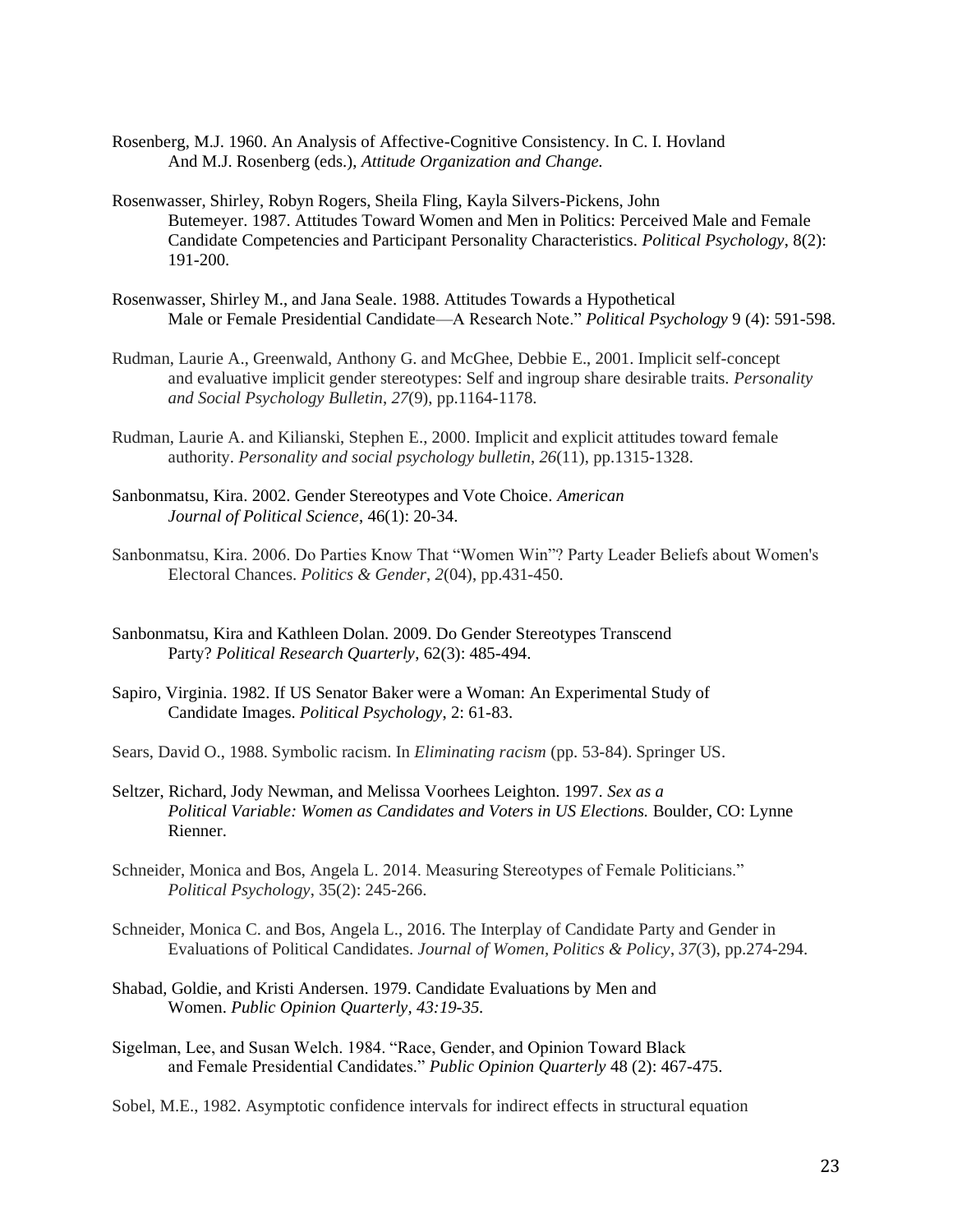models. *Sociological methodology*, *13*, pp.290-312.

- Spence, Janet T. and Helmreich, Robert. 1990. Attitudes toward women scale (AWS). *Gender roles: a handbook of tests and measures*, p.448.
- Swim, Janet K., Aikin, Kathryn J., Hall, Wayne S. and Hunter, Barbara A., 1995. Sexism and racism: Old-fashioned and modern prejudices. *Journal of personality and social psychology*, *68*(2), p.199.
- Swim, Janet K. and Cohen, Laurie L., 1997. Overt, Covert, And Subtle Sexism A Comparison Between the Attitudes Toward Women and Modern Sexism Scales. *Psychology of Women Quarterly*, *21*(1), pp.103-118.
- Swim, Janet K., Mallett, Robyn and Stangor, Charles. 2004. Understanding subtle sexism: Detection and use of sexist language. *Sex roles*, *51*(3-4), pp.117-128.
- Tougas, Francine, Brown, Rupert, Beaton, Ann M. and Joly, Stephane, 1995. Neosexism: Plus ça change, plus c'est pareil. *Personality and Social Psychology Bulletin*, *21*(8), pp.842-849.
- Watkins, Marla B., Kaplan, Seth, Brief, Arthur P., Shull, Amanda, Dietz, Joerg, Mansfield, Marie-Therese and Cohen, Robin, 2006. Does it pay to be a sexist? The relationship between modern sexism and career outcomes. *Journal of Vocational Behavior*, *69*(3), pp.524-537.
- Woods, Harriet. 2000. *Stepping Up to Power: The Political Journey of American Women.* Boulder: Westview Press.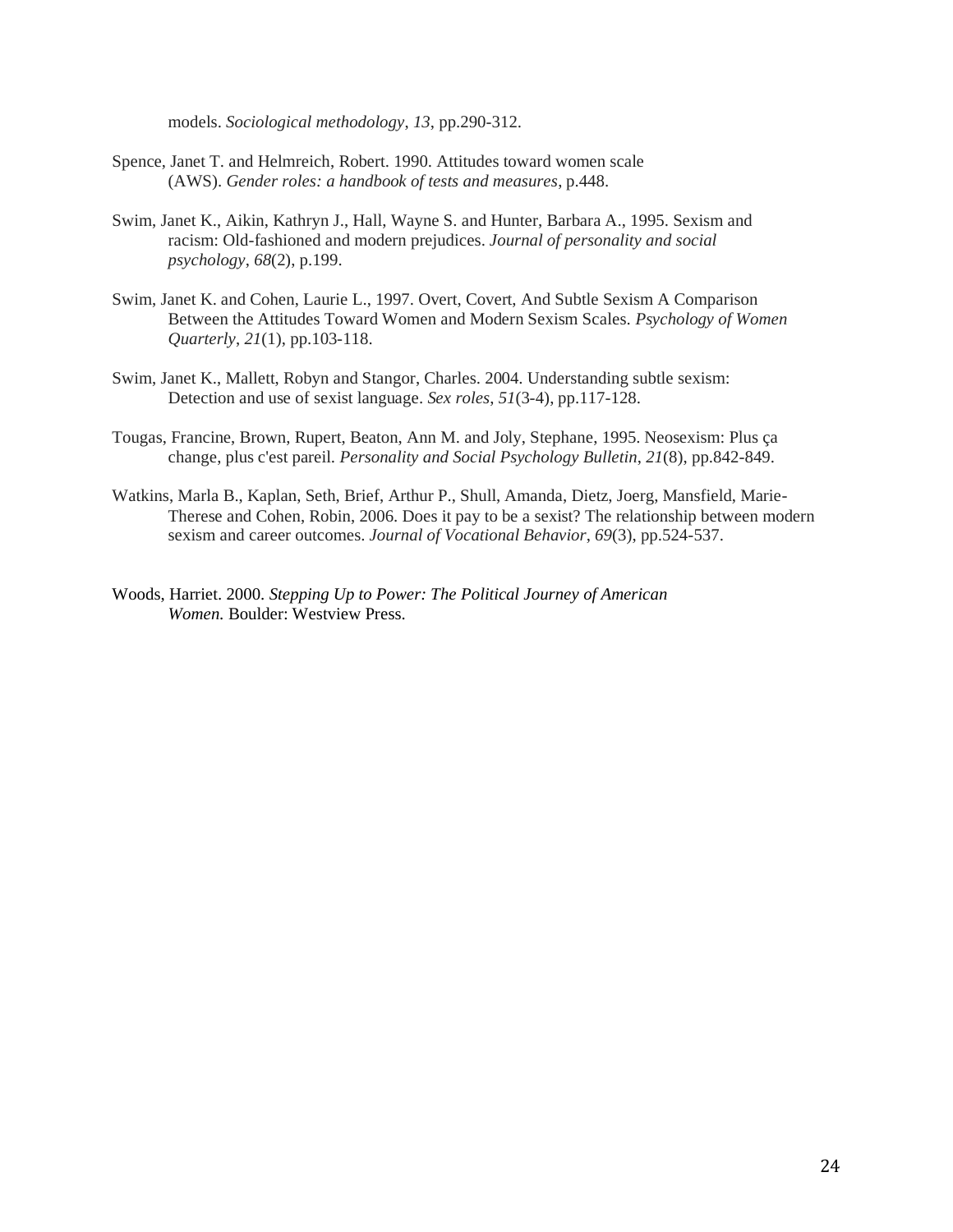|                       | <b>Very</b><br>Liberal | Liberal          | Moderate<br>Democrat | Moderate<br>Republican | Conservative      | <b>Very</b><br><b>Conservative</b> |
|-----------------------|------------------------|------------------|----------------------|------------------------|-------------------|------------------------------------|
| Group 1<br>$(n = 47)$ | Hispanic<br>Male       | White Female     | White Male           | <b>Black Male</b>      | White Female      | White Male                         |
| Group 2<br>$(n = 50)$ | Hispanic<br>Male       | White Male       | White<br>Female      | <b>Black Male</b>      | White Male        | White Female                       |
| Group 3<br>$(n = 49)$ | White Male             | White Female     | Hispanic<br>Male     | White Female           | White Male        | <b>Black Male</b>                  |
| Group 4<br>$(n = 52)$ | White<br>Female        | White Male       | Hispanic<br>Male     | White Male             | White Female      | <b>Black Male</b>                  |
| Group 5<br>$(n = 55)$ | White Male             | Hispanic<br>Male | White<br>Female      | White Male             | <b>Black Male</b> | White Female                       |
| Group 6<br>$(n = 49)$ | White<br>Female        | Hispanic<br>Male | White Male           | White Female           | <b>Black Male</b> | White Male                         |

**Table 1. Primary Election Group Assignments**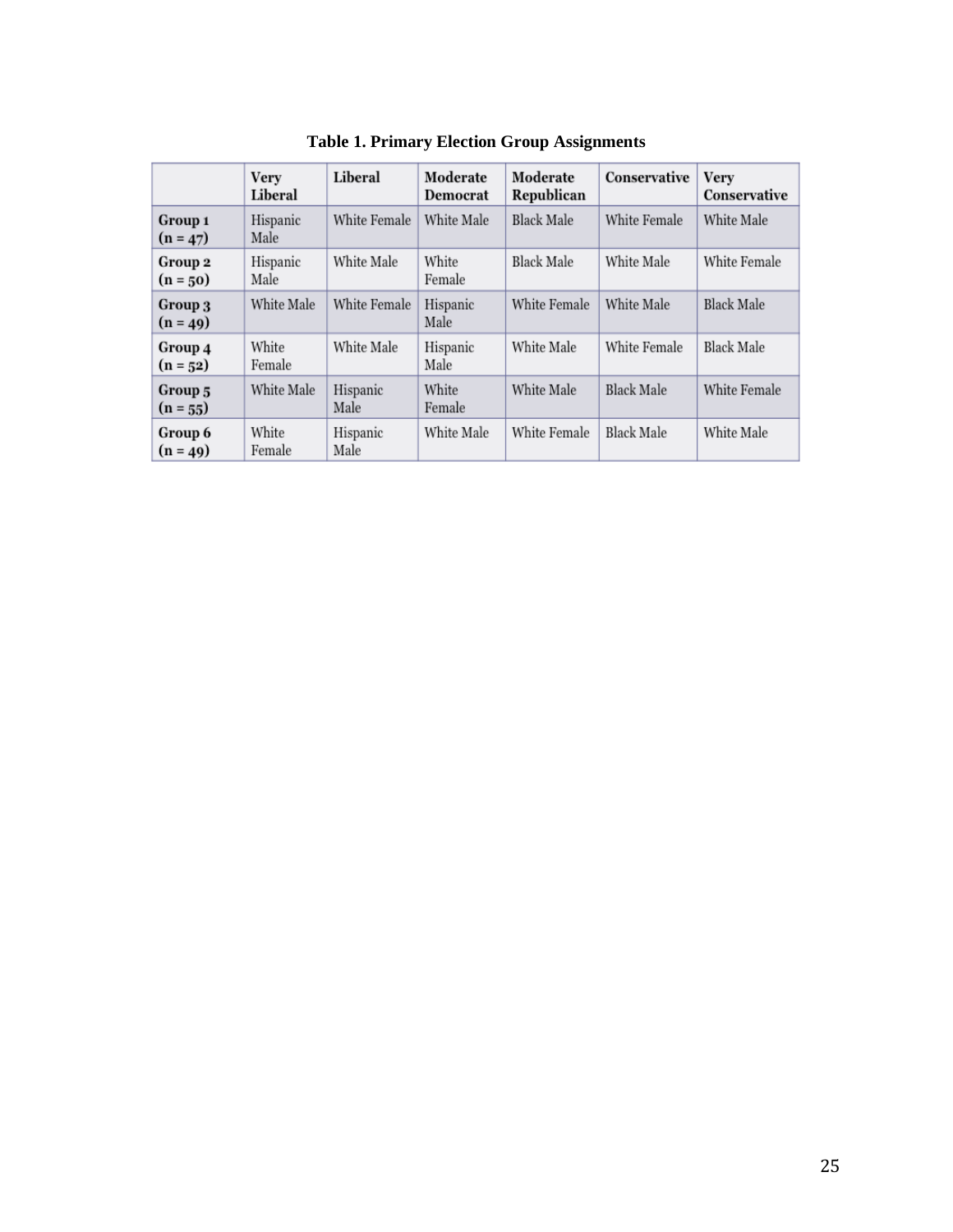|                                   | $\bf{B}$    | S.E.  |
|-----------------------------------|-------------|-------|
| <b>Subject Male</b>               | $-.819$     | .762  |
| <b>Subject Non-white</b>          | $-1.722*$   | .747  |
| <b>Subject Age</b>                | $-1.102$    | 1.364 |
| <b>Strength of Party ID</b>       | $-1.934*$   | .961  |
| <b>Political Sophistication</b>   | 4.524*      | 1.767 |
| <b>Out-party Candidate Search</b> | 4.893**     | 1.589 |
| <b>Sexism</b>                     | $-3.148*$   | 1.482 |
| <b>Constant</b>                   | $10.006***$ | .966  |
| Adjusted $\mathbb{R}^2$           | .090        |       |

**Table 2. Information Search, Female Candidate**

**\*\*\*p<.001, \*\*p<.01, \*p<.05, †p<.1 Note: Values are OLS regression coefficients, n=285.**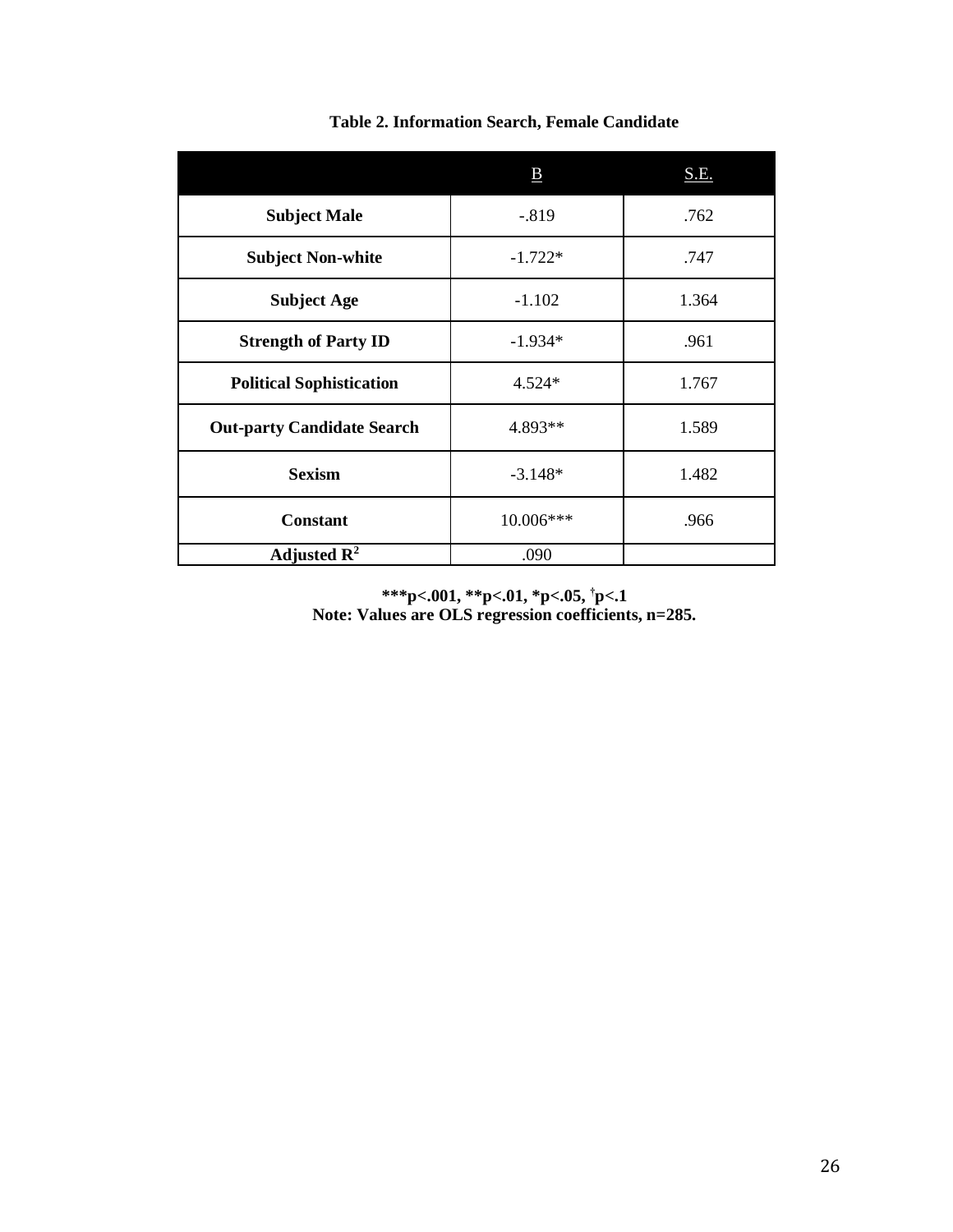|                                    | Model 1     | Model 2              |
|------------------------------------|-------------|----------------------|
| <b>Subject Male</b>                | .747        | 1.955                |
|                                    | (3.026)     | (2.805)              |
| <b>Subject Non-white</b>           | 4.599       | $7.232*$             |
|                                    | (2.967)     | (2.771)              |
| <b>Subject Age</b>                 | $-2.689$    | $-3.128$             |
|                                    | (5.194)     | (5.016)              |
|                                    | 10.404**    | $6.569$ <sup>†</sup> |
| <b>Strength of Party ID</b>        | (3.759)     | (3.558)              |
|                                    | 7.355       | 1.167                |
| <b>Political Sophistication</b>    | (7.001)     | (6.567)              |
| <b>Sexism</b>                      | $-18.515**$ | $-14.123*$           |
|                                    | (5.881)     | (5.490)              |
|                                    |             | $-16.010**$          |
| <b>Out-Party Candidate Search</b>  |             | (5.935)              |
| <b>Search for Female Candidate</b> |             | 1.508***             |
|                                    |             | (.221)               |
|                                    | 55.874***   | 44.241 ***           |
| <b>Constant</b>                    | (2.890)     | (4.181)              |
| Adjusted $\mathbb{R}^2$            | .075        | .208                 |

**Table 3. Feeling Thermometer Ratings, Female Candidate**

**Note: Values are OLS regression coefficients, n=285. Values in parentheses are standard errors.**

**<sup>\*\*\*</sup>p<.001, \*\*p<.01, \*p<.05, †p<.1**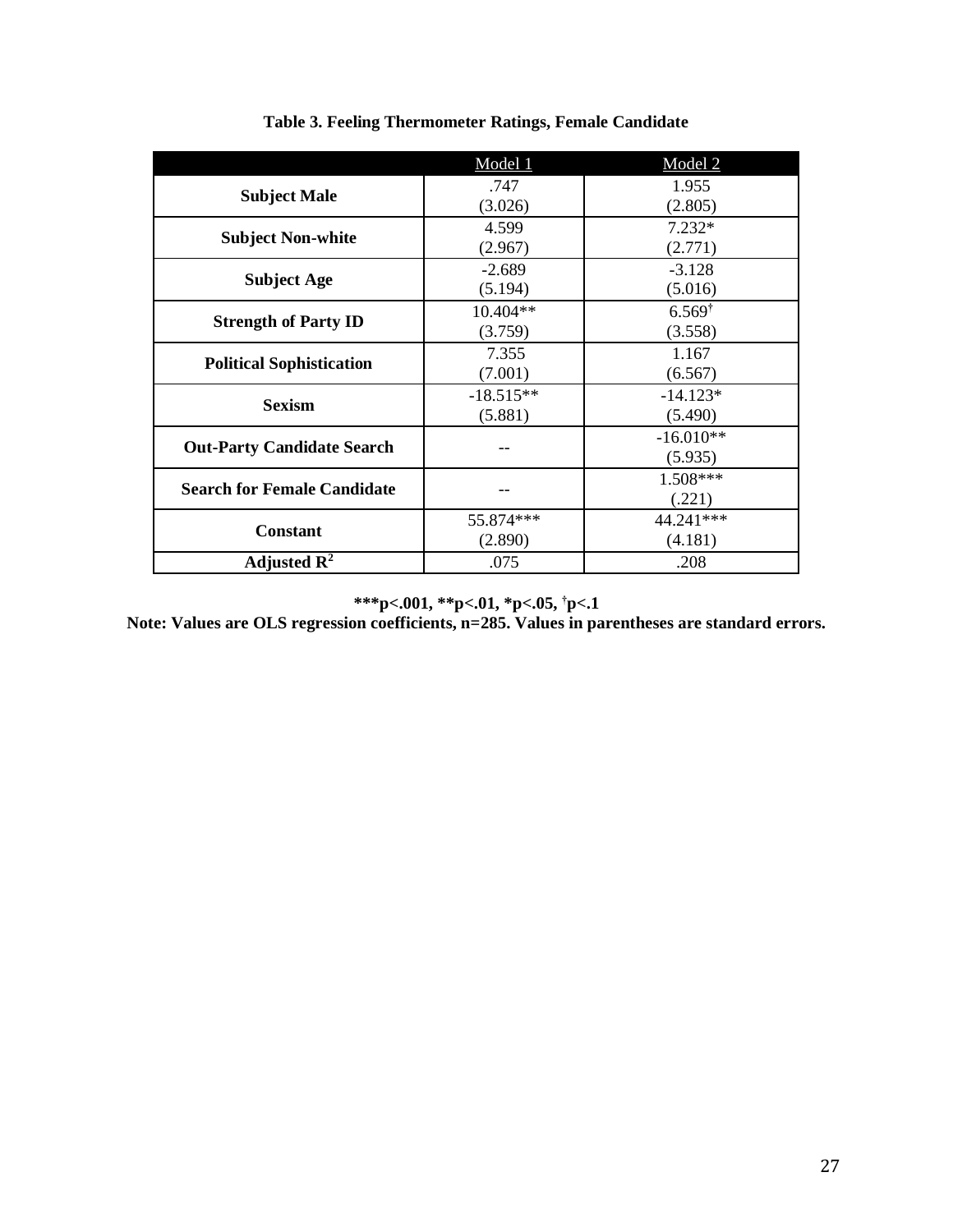|                                    | Model 1            | Model 2           |
|------------------------------------|--------------------|-------------------|
| <b>Subject Male</b>                | $-.295$            | $-.228$           |
|                                    | (.348)             | (.354)            |
| <b>Subject Non-white</b>           | .424               | $.596^{\dagger}$  |
|                                    | (.320)             | (.330)            |
|                                    | .304               | .264              |
| Age                                | (.575)             | (.612)            |
|                                    | $-.548$            | $-.783^{\dagger}$ |
| <b>Strength of Party ID</b>        | (.415)             | (.439)            |
|                                    | .350               | .052              |
| <b>Political Sophistication</b>    | (.780)             | (.800)            |
|                                    | $-1.234^{\dagger}$ | $-1.063$          |
| <b>Sexism</b>                      | (.692)             | (.702)            |
|                                    |                    | $-.893$           |
| <b>Out-Party Candidate Search</b>  |                    | (.742)            |
|                                    |                    | .078**            |
| <b>Search for Female Candidate</b> |                    | (.028)            |
|                                    | $-.694*$           | $-1.310*$         |
| <b>Constant</b>                    | (.315)             | (.527)            |
|                                    |                    |                   |
| Pseudo $\mathbb{R}^2$              | .045               | .088              |

**Table 4. Vote Choice for Female Candidate**

**\*\*\*p<.001, \*\*p<.01, \*p<.05, †p<.1**

**Note: Values are logistic regression coefficients, n=276. Values in parentheses are standard errors.**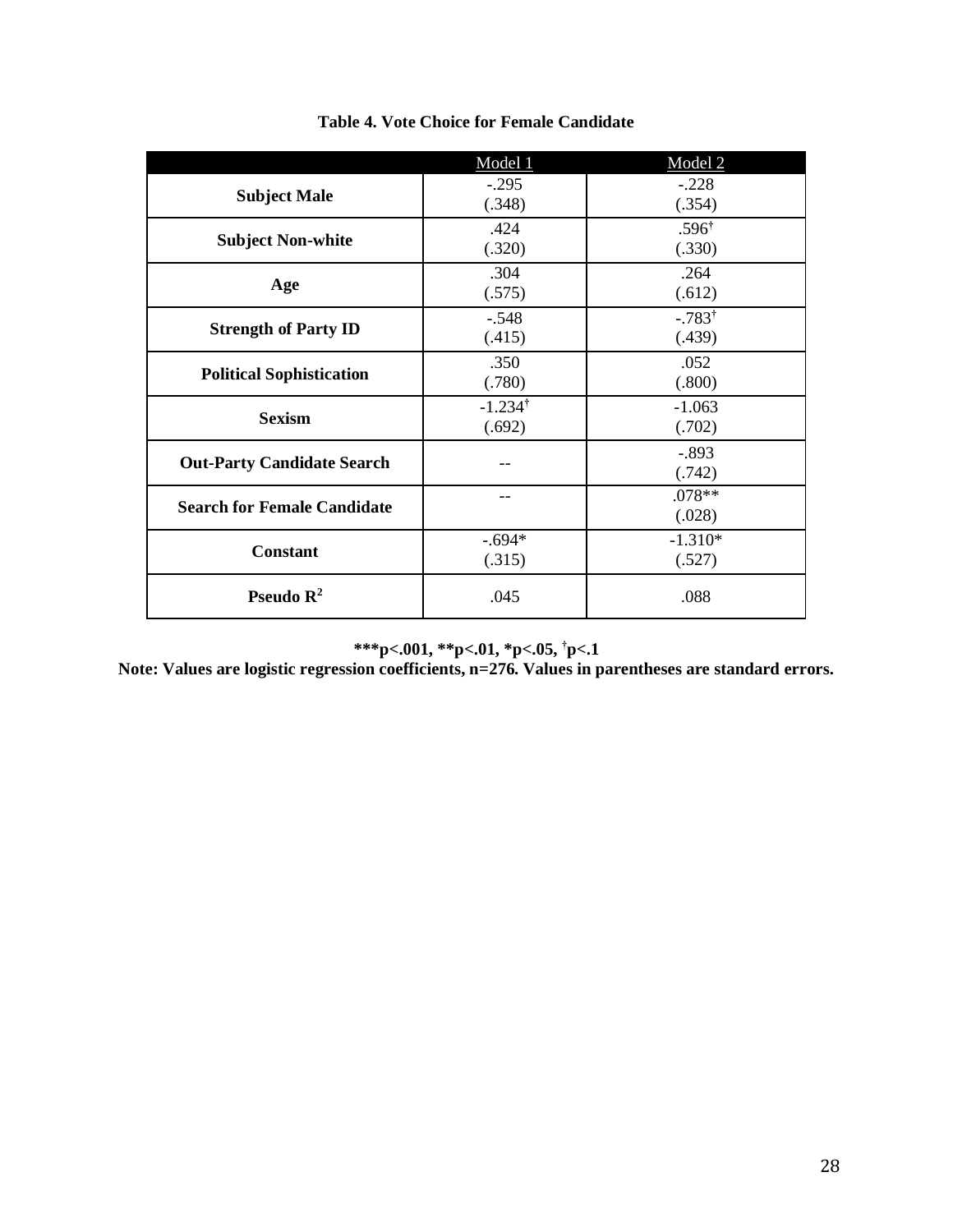|                                        | Model 1   | Model 2          |
|----------------------------------------|-----------|------------------|
|                                        | $-.194$   | $-.170$          |
| <b>Subject Male</b>                    | (.315)    | (.321)           |
|                                        | .127      | .167             |
| <b>Subject Non-white</b>               | (.299)    | (.310)           |
|                                        | $-.182$   | .395             |
| Age                                    | (.530)    | (.568)           |
| <b>Strength of Party ID</b>            | .553      | $.748^{\dagger}$ |
|                                        | (.388)    | (.412)           |
| <b>Political Sophistication</b>        | .646      | .406             |
|                                        | (.722)    | (.740)           |
| <b>Sexism</b>                          | .445      | .471             |
|                                        | (.694)    | (.708)           |
| <b>Female Candidate Correct Choice</b> | $-.323$   | $-.976$          |
|                                        | (.284)    | (.751)           |
| <b>Female Candidate Correct X</b>      | $-2.885*$ | $-2.195$         |
| <b>Sexism</b>                          | (1.383)   | (1.443)          |
| <b>Search for Female Candidate</b>     |           | .020             |
|                                        |           | (.031)           |
| <b>Out-Party Candidate Search</b>      |           | $1.940**$        |
|                                        |           | (.682)           |
| <b>Female Candidate Correct X</b>      |           | .049             |
| <b>Search for Female Candidate</b>     |           | (.053)           |
| <b>Constant</b>                        | $-.704*$  | $-1.735***$      |
|                                        | (.315)    | (.544)           |
| Pseudo $\mathbb{R}^2$                  | .054      | .113             |

**Table 5. Correct Vote Choice** 

**\*\*\*p<.001, \*\*p<.01, \*p<.05, †p<.1**

**Note: Values are logistic regression coefficients, n=276. Values in parentheses are standard errors.**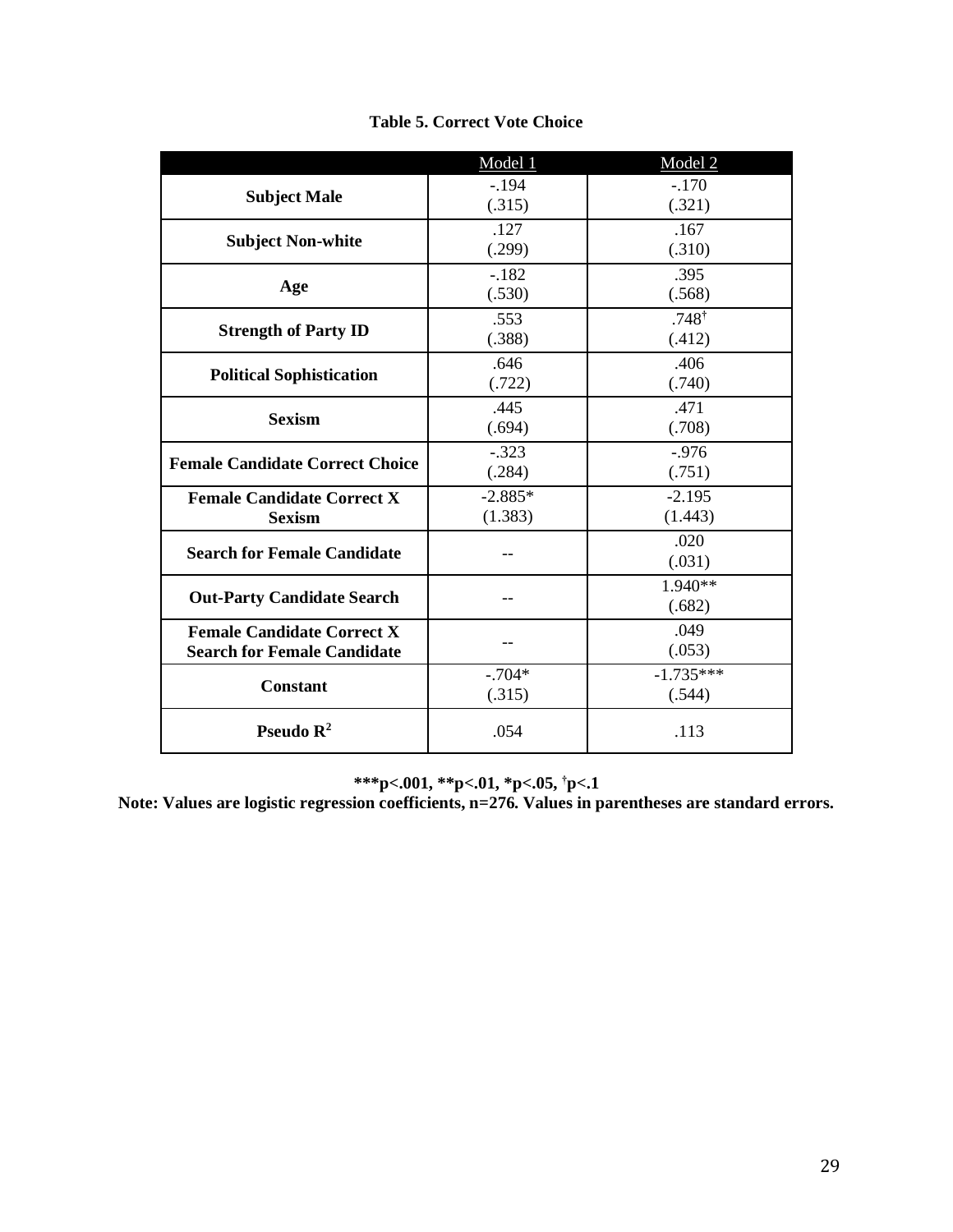**Figure 1. The Mediating Effect of Information Search on Prejudice and Voting Behavior**

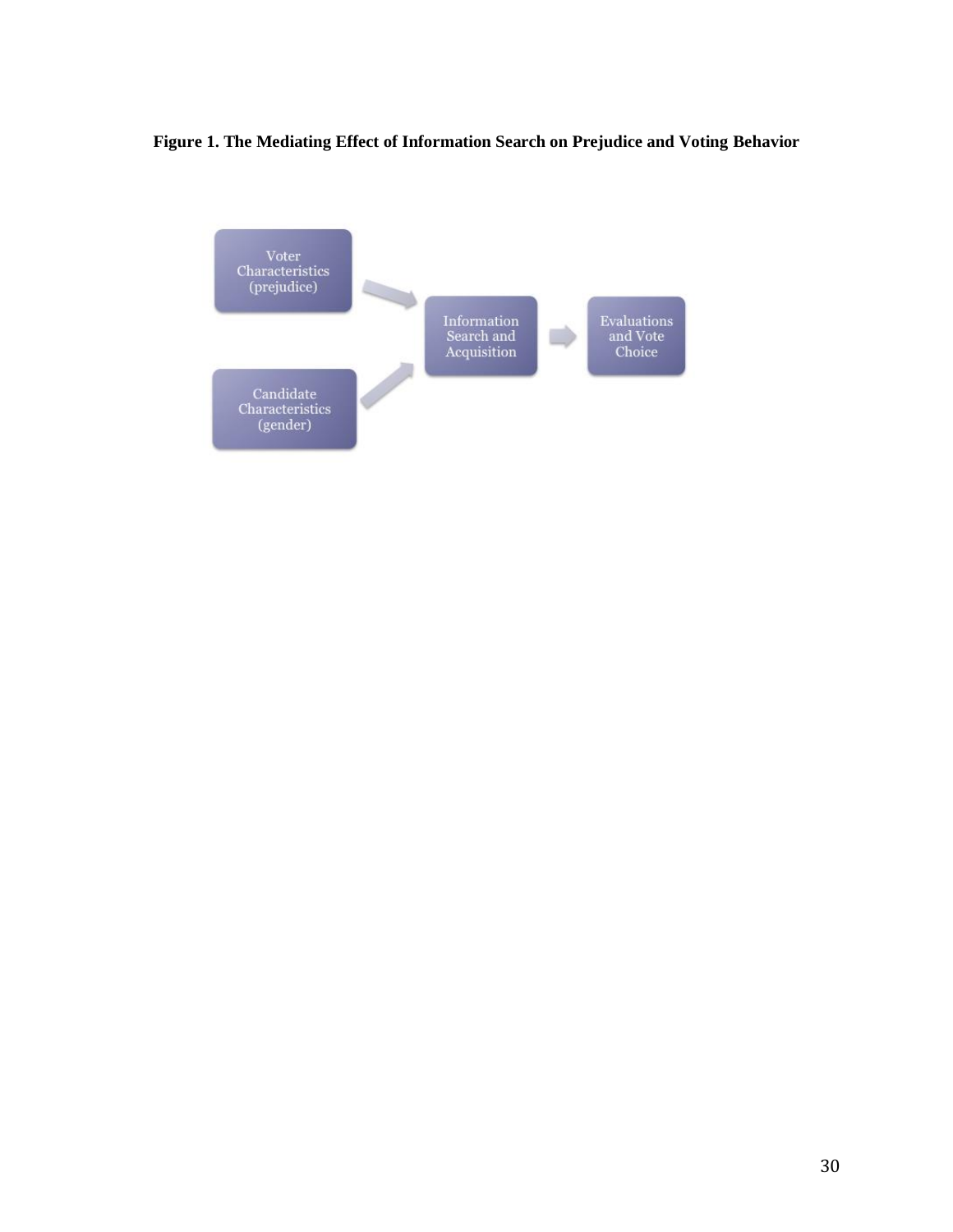### **Figure 2. Predicted Probabilities of Voting for the Female Candidate by Information Search for the Female Candidate**



**Note: Horizontal axis shows the number of unique information boxes opened by subject. Vertical Axis shows the subject's probability of voting for the female candidate. Brackets show 95% confidence intervals. Predicted probabilities holding all other independent variables at their mean or modal value.**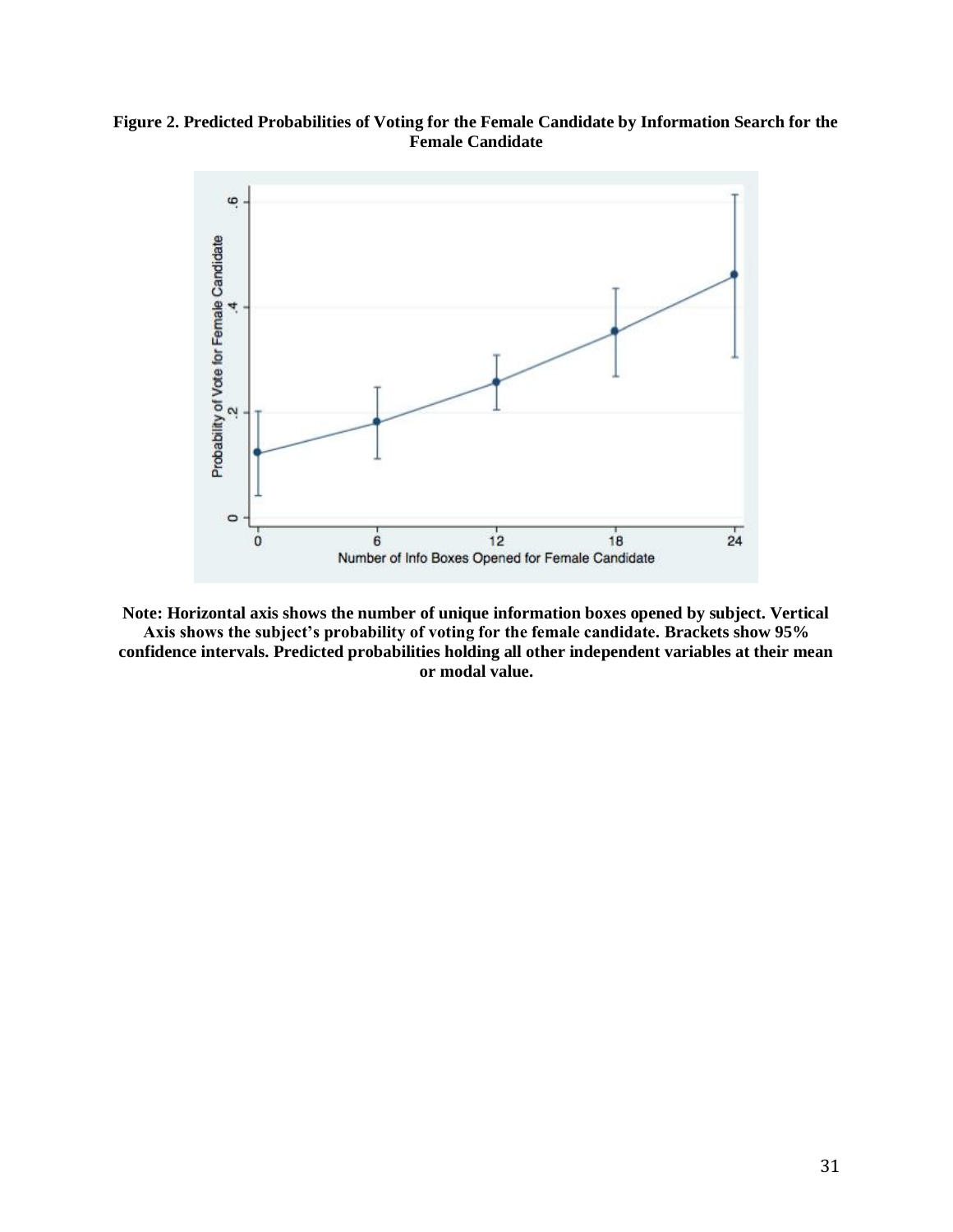



**Note: Horizontal axis shows a subject's score on the sexism scale. Vertical Axis shows the subject's probability of casting a correct vote (among those whose correct choice was the female candidate). Brackets show 95% confidence intervals. Predicted probabilities holding all other independent variables at their mean or modal value.**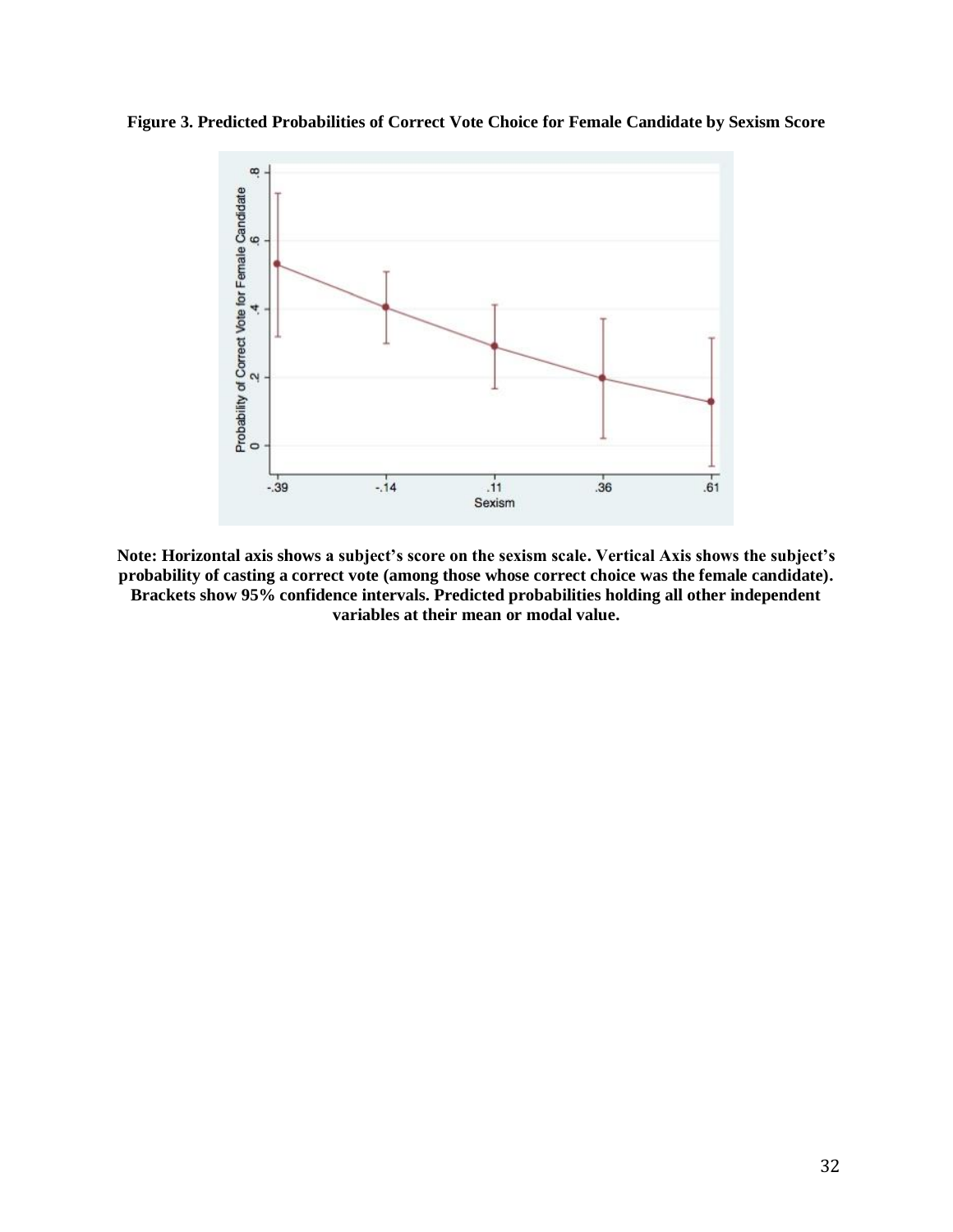#### **Appendix**

#### *Correct Voting*

Lau and Redlawsk's (1997) dichotomous measure of correct voting is defined as "the likelihood that citizens, under conditions of incomplete information, nonetheless vote for the candidate or party they would have voted for had they full information about those same candidates or parties" (Lau, et al 2008). It is a 'normative-naïve' construction built from the MIMS experimental data that compares an individual's self-proclaimed preferences to the actual positions of the candidates in a given race. It is normative in the sense that 'experts' determine where candidates actually stand on the issues and other areas of judgment, yet naïve because respondents' own answers to survey questions are used to ascertain their unique values and policy preferences. Respondents who vote for the candidate most closely aligned with their expressed preferences are said to have voted correctly, while those who did not are said to have cast an 'incorrect' vote.

In order to assess whether a respondent has voted correctly, several types of survey responses are included in the correct voting construct—information that indicates 1) a respondent's values and preferences, 2) the relative importance of various issues about which each respondent was asked, and 3) an objective measure of where each candidate in the election stood on relevant issues and evaluative dimensions. The first type of information—that which provides indicators of respondents' values and preferences—is gathered from responses to questions about an individual's party ID, positions on policy issues, feelings about different groups of people, feelings about different candidates, and evaluations of politicians in office. In terms of issue importance, subjects were deemed to consider an issue "important" if they opened an information box about that issue (for one or more candidates) at least twice throughout the primary campaign. Finally, a candidate's objective ideological position was determined by a series of "experts" (graduate students), who rated each candidate's issue positions on a liberal-conservative scale.

Four separate correct voting measures were then constructed using an alternately weighted and unweighted method of combining judgment items, and either an additive or averaging method of aggregation (i.e. there are four dependent measures of correct voting—a weighted sums model, a weighted means model, an unweighted sums model, and an unweighted means model). The correct candidate for each respondent is the one with the highest summary judgment, and each individual is assigned either a '1' or '0' for choosing the correct candidate or not, respectively.

For a more detailed explanation of how these measures were calculated and a discussion of the considerations involved in choosing one model over the other, see Lau and Redlawsk (2001) or Lau, Andersen, and Redlawsk (2008).